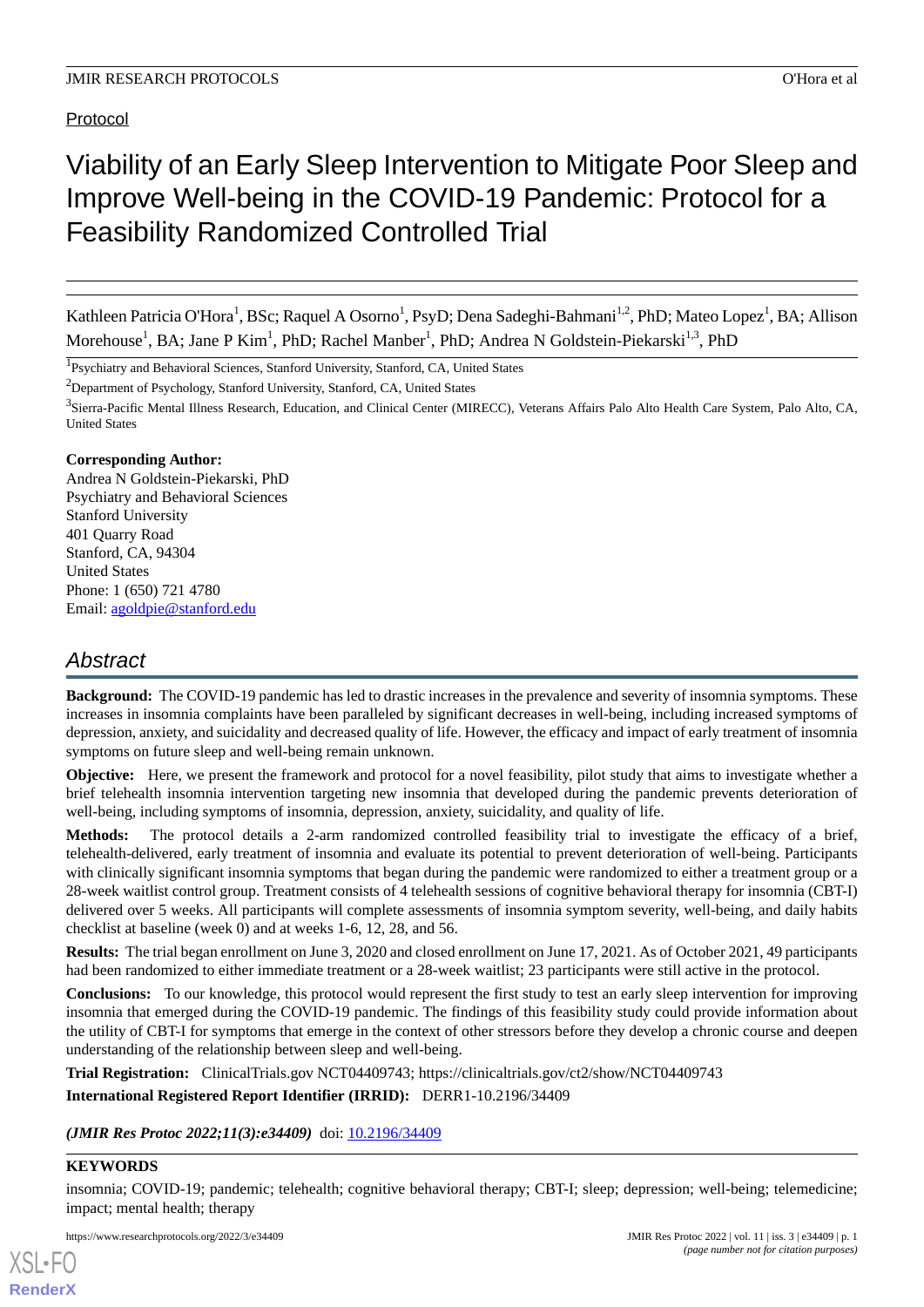## *Introduction*

## **Background**

The COVID-19 pandemic and resulting mass home confinement have led to a significant increase in insomnia complaints [\[1-](#page-10-0)[3\]](#page-10-1). Recent studies from around the world report the prevalence of moderate to severe insomnia symptoms during the pandemic to range from 17.4% to 33.7% [\[4](#page-10-2)-[6\]](#page-10-3), compared with 10% to 15% prepandemic [\[7](#page-11-0),[8\]](#page-11-1). The prevalence rate is even higher among health care workers, individuals with medical comorbidities, and individuals in close contact with the virus [[9](#page-11-2)[,10](#page-11-3)]. Many of these insomnia symptoms may have developed as a direct result of the pandemic and home confinement [[11\]](#page-11-4). For example, increases in sleep disturbances were directly influenced by the increase in COVID-19–related deaths, supporting the relationship between pandemic severity and insomnia severity [[12\]](#page-11-5). Additionally, the increase in insomnia complaints may also be in part due to the exacerbation of several established risk factors for insomnia emerging from the COVID-19 pandemic including increased loneliness, perceived stress, and screen time, together with decreased social connection and physical activity [\[13](#page-11-6)[-16](#page-11-7)].

The observed increases in insomnia complaints are paralleled by significant decreases in well-being, including increased depression, anxiety, and suicidality and decreased quality of life [[17-](#page-11-8)[21\]](#page-11-9). Critically, prior research in a nonpandemic environment found that insomnia is not only highly comorbid with depression and anxiety but also a strong predictive factor in their development and prognosis [[22,](#page-11-10)[23](#page-11-11)]. Given these findings, it is possible that the increase in insomnia complaints following the pandemic may be directly contributing to the increased prevalence of depression and anxiety during the pandemic [\[17](#page-11-8)[,18](#page-11-12)]. Thus, treating insomnia symptoms early may be one approach to improve well-being and prevent future depression during the COVID-19 pandemic.

Cognitive behavioral therapy for insomnia (CBT-I) is the gold standard, first-line, nonpharmacological treatment for chronic insomnia recommended by the American College of Physicians [[24\]](#page-11-13). It has been proven safe and effective in adults across the lifespan, in individual [[25\]](#page-11-14) and group formats [[26\]](#page-11-15) and when delivered in person or via telehealth [\[27](#page-11-16)]. A recently published article [\[28](#page-12-0)] from the European Academy for CBT-I provided evidence supporting the efficacy of CBT-I to treat sudden-onset insomnia and the validity of telehealth-delivered CBT-I. There is evidence that CBT-I not only reduces sleep complaints in those with chronic insomnia but can also reduce depression, anxiety, and suicidality and improve quality of life [\[29](#page-12-1)-[33\]](#page-12-2). There is further evidence demonstrating that the resulting improvements in insomnia symptoms mediate the changes in depression symptoms but not the reverse [\[34](#page-12-3)]. Although the literature on this is limited, taken together, this evidence suggests that providing a brief, telehealth-delivered CBT-I to individuals with newly developed, pandemic-onset insomnia complaints may not only improve sleep but also improve well-being. However, to our knowledge, there are no studies investigating whether CBT-I would be an effective early treatment for insomnia arising from a highly disruptive and stressful event,

such as a global pandemic, or whether intervening early in insomnia symptom onset could help mitigate other negative mental health outcomes. Additionally, it remains unknown whether common risk factors (eg, loneliness, perceived stress, and screen time) for insomnia and poor well-being that have been exacerbated by the pandemic may impact the effectiveness of an early intervention for insomnia symptoms.

Typically, individuals with sleep disturbance do not seek treatment unless their condition develops into chronic insomnia. This delay in seeking insomnia treatment makes parsing temporal, mechanistic relationships between insomnia and well-being nearly impossible. However, lifestyle changes and stress associated with the COVID-19 pandemic created large-scale disturbances in psychological well-being and sleep. These circumstances provided a novel opportunity to study the relationship between sleep and well-being by deploying an early sleep intervention to treat insomnia symptoms that have not yet developed into chronic insomnia. These circumstances have thus provided a unique opportunity through a pilot study to respond to a public health crisis and explore the temporal interrelationship between new sleep disturbances and deterioration in well-being as well as to assess whether intervening early in sleep disturbances is enough to alter these trajectories. The findings of the pilot study, the protocol of which is detailed in this paper, will be integral for guiding larger-scale trials in nonpandemic settings.

#### **Objectives**

Our feasibility, pilot study investigates the viability of an early treatment for insomnia symptoms to treat insomnia symptoms arising during the COVID-19 pandemic and determine pandemic-related risk factors for worsening well-being and sleep outcomes. We also assess the impact of the intervention on insomnia severity and well-being across 28 weeks.

We will accomplish these objectives by conducting a waitlist-controlled trial across 28 weeks to address 3 aims.

Aim 1 is to determine whether a brief, telehealth CBT-I reduces insomnia symptoms arising during the COVID-19 pandemic. We hypothesize that CBT-I will lead to improvements in insomnia severity, as measured by the Insomnia Severity Index (ISI) [\[35](#page-12-4),[36\]](#page-12-5), across 28 weeks. We also hypothesize that fewer participants in the CBT-I group will meet the Diagnostic and Statistical Manual of Mental Disorders 5th Edition (DSM-5) criteria for insomnia disorder, compared with the waitlist control group at weeks 12 and 28.

Aim 2 is to determine whether brief, telehealth CBT-I mitigates negative mental health outcomes arising during the COVID-19 pandemic. We hypothesize that, compared with the waitlist control group, the CBT-I group will have an improved trajectory of well-being across 28 weeks and will have better well-being at weeks 7, 12, and 28. Additionally, we hypothesize improvements in insomnia symptoms will mediate improvements in well-being from baseline to weeks 6, 12, and 28.

Aim 3 is to determine whether risk factors for insomnia that might be aggravated during the COVID-19 pandemic predict worse insomnia and negative mental health outcomes at

 $XS$  $\cdot$ FC **[RenderX](http://www.renderx.com/)**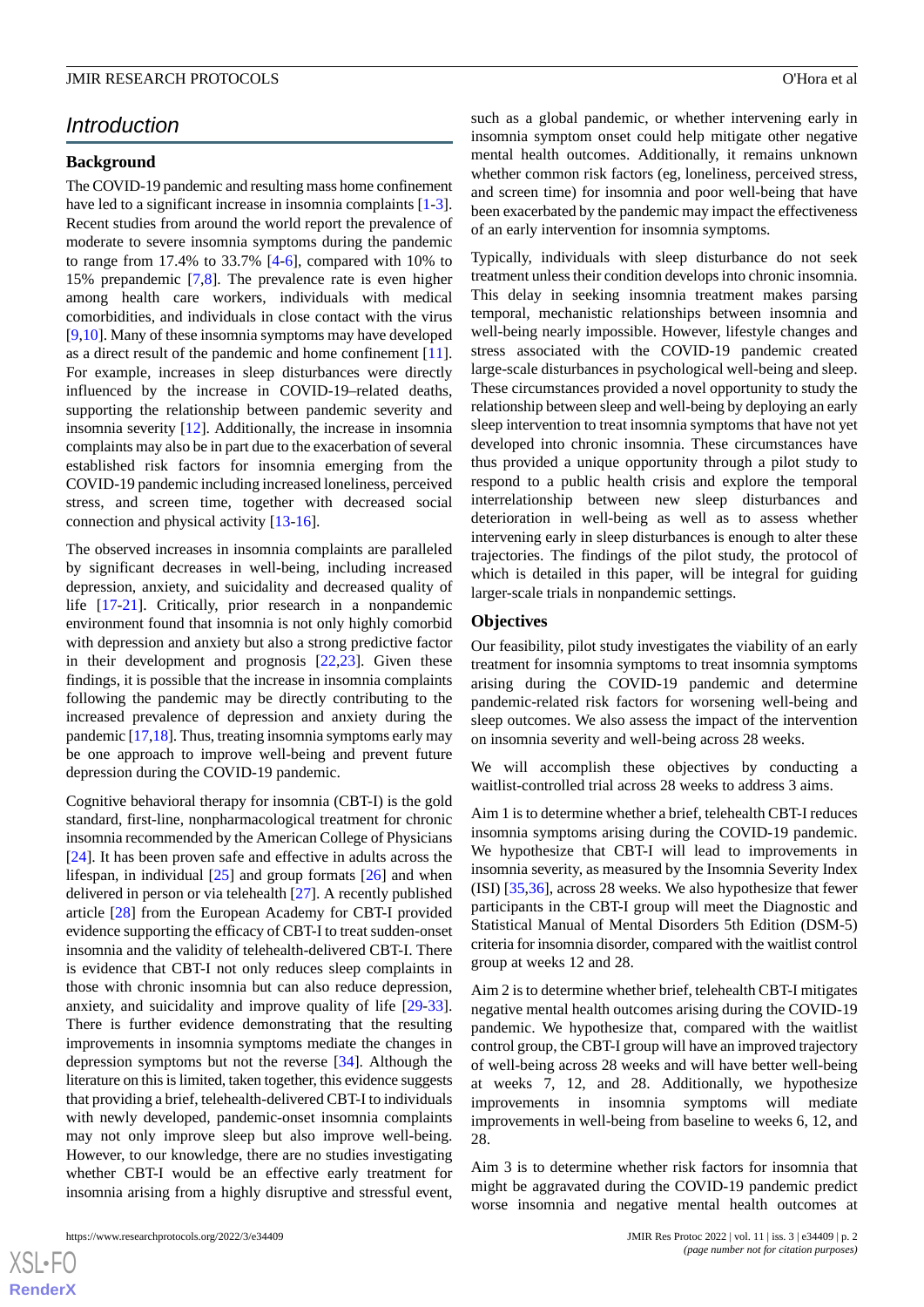follow-up. We hypothesize that self-reported high levels of social isolation, perceived stress, sleep reactivity, and screen time and low physical activity at baseline will predict worse long-term outcomes at 12 and 28 weeks across both study groups.

## *Methods*

#### **Trial Design**

#### *Overall Design*

We designed a 2-arm randomized controlled feasibility trial to investigate the efficacy of an early, brief, telehealth-delivered insomnia treatment to prevent adverse sleep and well-being outcomes. Participants with clinically significant insomnia symptoms (current ISI total score  $\geq$ 10) that began during the pandemic were randomized to either a treatment group or a waitlist control group. Treatment consists of 4 telehealth sessions of CBT-I delivered over 5 weeks. Participants in the waitlist control group do not receive any study interventions during the

28-week primary assessment period. All participants complete assessments of insomnia symptom severity, depressive symptom severity, anxiety symptom severity, quality of life, and pandemic-related risk factors at baseline (week 0), weeks 1-6, week 12, week 28, and week 56 ([Figure 1](#page-2-0)). Primary outcomes focus on weeks 6, 12, and 28.

This study design creates 2 study phases: a 28-week waitlist-controlled (primary assessment) period, which allows the assessment of the therapy compared with a treatment-naive group and a delayed-start (secondary assessment) period, during which participants originally assigned to the waitlist control group receive the study therapy and participants assigned to the treatment group no longer receive study treatment ([Figure 2\)](#page-2-1). This allows assessment of long-term changes in sleep and well-being between individuals who underwent an early behavioral intervention for insomnia and those who did not. Our innovative approach will help elucidate mechanistic pathways between sleep and well-being as well as provide a needed clinical response to the COVID-19 pandemic and resulting mental health crisis.

<span id="page-2-0"></span>Figure 1. Study flow for each treatment group from prescreening through the 56-week follow-up, with primary outcome time points occurring at weeks 6, 12, and 28. CBT-I: cognitive behavioral therapy for insomnia.



<span id="page-2-1"></span>**Figure 2.** Study design in which the period between week 0 to week 28 is the waitlist-controlled period in which the immediate treatment group (cognitive behavioral therapy for insomnia [CBT-I]) can be directly compared with the waitlist control group (no CBT-I). At 28 weeks, participants in the waitlist group begin therapy and become the delayed treatment group.

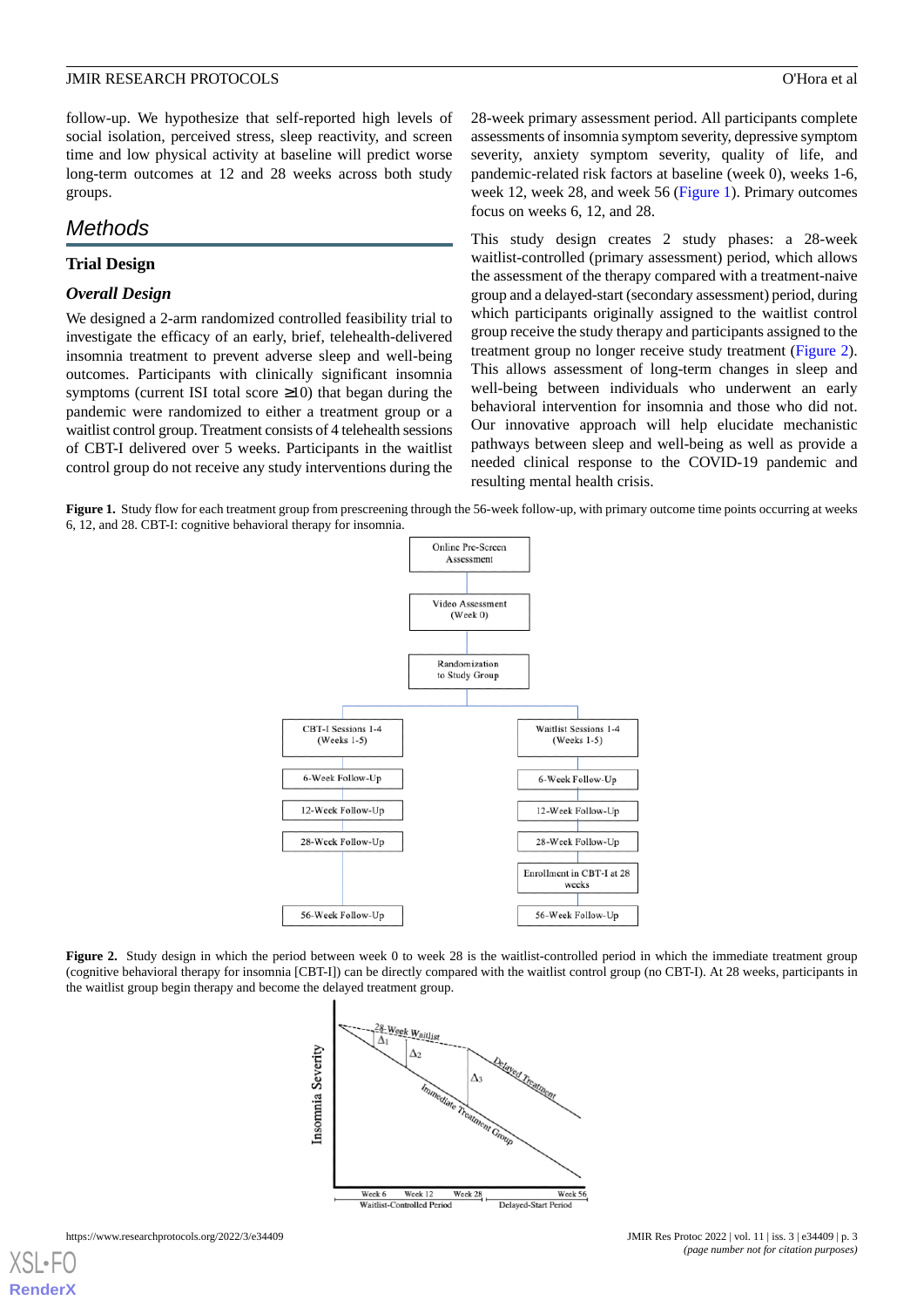## *Randomization*

Participants were randomized into either CBT-I or a 28-week waitlist control condition using stratification by biological sex at birth (male, female) and baseline insomnia severity (ISI  $\geq$ 10, ISI <10) in a 1:1 ratio. Participants who dropped out of the study after randomization, but before the week 1 visit, were replaced in the randomization matrix. Our sample size estimates (see the Power Calculation section) accounted for this replacement.

## *Power Calculation*

Due to the anticipated difficulties in recruitment that will likely arise from the complexities of running a study during a pandemic and the time-sensitive nature of implementing an early sleep intervention relative to both the start of the pandemic and insomnia symptoms, we view this trial as a feasibility study. Therefore, for this feasibility trial, we aimed to recruit a total of 50 subjects, which would result in 25 subjects in each study group. With this sample size, our power calculations were derived using the 2-group *t* test of equal means based on the difference between CBT-I and waitlist control group at 28 weeks, at a 5% level of significance. With 25 per group, the study is 80% powered to detect a large effect size (Cohen  $d=0.80$ ).

## *Intervention*

CBT-I is a comprehensive, multimodal approach that addresses maladaptive cognitions and behaviors that contribute to and maintain sleep difficulties. Treatment consists of education about the 2-process model of sleep (the homeostatic and circadian processes [[37](#page-12-6)]) and their interaction with hyperarousal. Behavioral components of treatment include time-in-bed restriction (also known as sleep restriction [\[38\]](#page-12-7)), stimulus control [[39\]](#page-12-8), and relaxation techniques. The cognitive component of treatment includes identification and modification of maladaptive beliefs and thought patterns about sleep to reduce sleep-related anxiety.

The study treatment protocol was adapted from Edinger's 4-session, open-source CBT-I manual [\[40](#page-12-9)]. Treatment was "front-loaded," in that Session 1 includes sleep education, stimulus control, and an initial time-in-bed restriction, based on sleep diary data collected in the 1 to 2 weeks prior to the first session. Sessions 2 through 4 are dedicated to adjusting time-in-bed based on ongoing sleep diary data, addressing treatment adherence issues, cognitive therapy, and relaxation skills. Session 4 also includes information about relapse prevention. Treatment is administered by a licensed psychologist or a doctorate-level graduate student trained and supervised by a licensed psychologist. The treatment is outlined in [Table 1.](#page-3-0)

<span id="page-3-0"></span>**Table 1.** Session by session outline of brief, telehealth cognitive behavioral therapy for insomnia (CBT-I).

| Week   | Session | Time          | Content                                                                                                                                                                                                                                                                                                                                                                                                                                                                           |
|--------|---------|---------------|-----------------------------------------------------------------------------------------------------------------------------------------------------------------------------------------------------------------------------------------------------------------------------------------------------------------------------------------------------------------------------------------------------------------------------------------------------------------------------------|
|        |         | 60 minutes    | Review the sleep log and answers provided on the brief sleep assessment.<br>$\bullet$<br>Educate about sleep and basic sleep hygiene instructions.<br>$\bullet$<br>Introduce two-process model of sleep (circadian rhythm and sleep drive) and interfering role of arousal.<br>$\bullet$<br>Determine standard wake time and initial time in bed (TIB) prescription.<br>٠<br>Provide stimulus control instructions.<br>Answer questions and address concerns.<br>Assign homework. |
| 2      | 2       | 30-45 minutes | Review sleep log and adjust TIB prescriptions.<br>$\bullet$<br>Encourage/reinforce adherence.<br>٠<br>Identify/troubleshoot participant's problems in adhering to recommended changes in sleep behaviors.<br>$\epsilon$<br>Address sleep effort and sleep-related anxiety.<br>Review role of arousal and teach relaxation technique.<br>Answer questions and address concerns.<br>Assign homework.                                                                                |
| 3 or 4 | 3       | 30-45 minutes | Review sleep log and adjust TIB prescriptions.<br>$\bullet$<br>Encourage/reinforce adherence.<br>$\bullet$<br>Identify and troubleshoot the participant's problems in adhering to prescribed interventions (TIB, relaxation).<br>$\bullet$<br>Address sleep effort and sleep-related anxiety.<br>Answer questions and address concerns.<br>Assign homework.                                                                                                                       |
| 4 or 5 | 4       | 30-45 minutes | Review sleep log and adjust TIB prescriptions.<br>$\bullet$<br>Encourage/reinforce adherence.<br>$\bullet$<br>Identify and troubleshoot the participant's problems in adhering to prescribed interventions (TIB, relaxation).<br>٠<br>Address sleep effort and sleep-related anxiety.<br>٠<br>Discuss relapse prevention.<br>Answer questions and address concerns.<br>Provide instruction on how to continue increasing TIB if desired total sleep time is not yet achieved.     |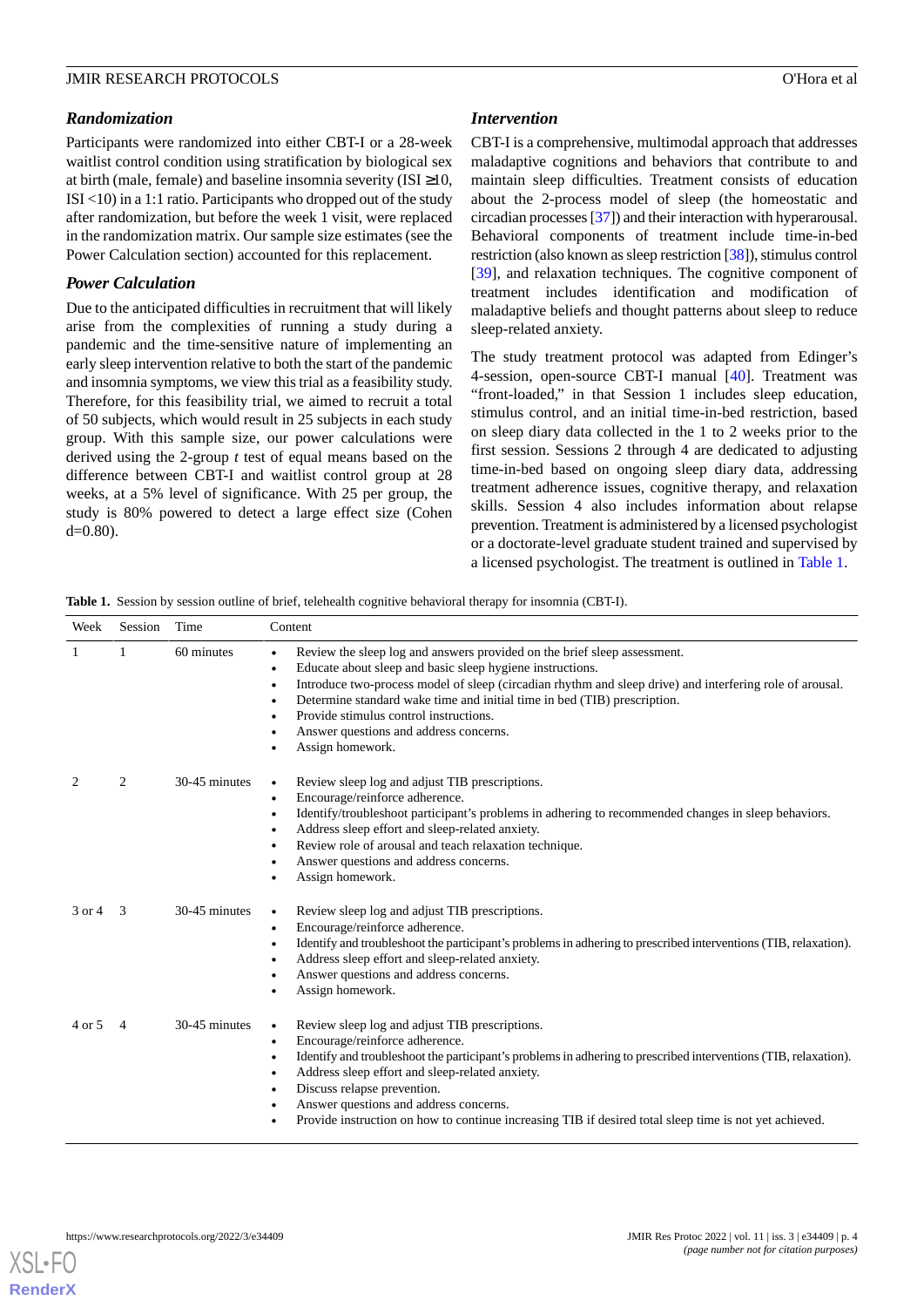#### *Control Condition*

We will compare the CBT-I group to a 28-week waitlist control group. Participants assigned to the waitlist control group do not engage in any study interventions while on the waitlist (during the primary assessment period) but complete study assessments at weeks 1-6, 12, and 28. After completion of all primary study time points (28-week follow-up), those assigned to the waitlist control group receive the same 4 telehealth CBT-I sessions delivered over 5 weeks as did the CBT-I group (secondary assessment period). The waitlist control group also completes additional questionnaires during their 4 treatment sessions, but the collected data will not be included in primary analyses.

#### *Data Collection*

This study is conducted through Stanford Zoom and Stanford RedCap. The Stanford RedCap platform is developed and operated by Stanford Medicine Research Information Technology team. The RedCap platform services at Stanford are subsidized by (1) Stanford School of Medicine Research Office and (2) the National Center for Research Resources and the National Center for Advancing Translational Sciences, National Institutes of Health, through grant UL1 TR001085. All self-reported data are collected through questionnaires built on Stanford RedCap. Data from clinical interviews are entered into RedCap during the interview and then reviewed by the interviewer after the session. Once a participant is deemed eligible by the study team, they are randomized and scheduled for a second Zoom meeting with study staff. At this second Zoom meeting, they are notified of their study arm assignment by a research coordinator and complete week 1 questionnaires. If they are assigned to the treatment group, they meet with the therapist after completing week 1 questionnaires. For each following treatment session (weeks 2-5), participants meet with a research coordinator before meeting with the therapist. At the posttreatment time point (week 6), participants are sent a survey link to complete online questionnaires. If the participant is assigned to the waitlist control group, the week 1 session ends after completing the questionnaires. Participants in the waitlist control group are sent an email with a link to weekly surveys for each subsequent weekly session (weeks 2-6). Once the participant completes the week 1 questionnaires, they are considered enrolled in the study.

## *Recruitment, Enrollment Criteria, Screening, and Retention*

Participants are adults in the United States aged 18 years or older who experienced new sleep disturbances after the start of the COVID-19 pandemic. Participants were recruited nationally through online postings, newsletters, and social media. A subset of participants was recruited from an ongoing survey-based observational study about sleep and well-being during the COVID-19 pandemic. All participants met the inclusion and exclusion criteria outlined in [Textbox 1.](#page-5-0)

Interested participants completed online prescreening questions ([Table 2\)](#page-5-1) assessing insomnia symptoms before and after the pandemic began (March 1, 2020), insomnia symptom duration,

any unstable medications, and seizure history. Participants who met the prescreening criteria ([Table 2](#page-5-1)) were invited to a video call with study staff to further assess eligibility. During this call, a research coordinator explained details of the study procedures and obtained informed consent. Consenting participants and research staff obtaining consent signed the informed consent form via a RedCap survey with e-signature capabilities. Participants were emailed a copy of the signed consent form. After informed consent was obtained, a trained member of the study staff then administered clinical interviews to assess eligibility. Before ending the call, a research coordinator sent the participant a link to complete remaining online screening questionnaires at their own pace. After the participants completed all online screening questionnaires and screening interviews (described in the Measures section), the study team collectively determined if the inclusion and exclusion criteria were met.

During the screening session, sleep disturbance was assessed using the Duke Structured Interview for Sleep Disorders (hereafter referred to as Duke) [\[41](#page-12-10)] and ISI. Participants were excluded from the study if their reported sleep disturbance duration on the Duke began prior to the start of the pandemic or if another sleep disorder was primarily responsible for their symptoms. Two versions of the ISI were administered at screening: one assessing symptoms during the week before the pandemic began (past) and one assessing symptoms in the past 2 weeks (current). Participants were deemed eligible for the study if past ISI score was <10 and current ISI score was  $\geq 10$ , as a score of 10 was found to be optimal in detecting insomnia in a community sample [\[36](#page-12-5)].

Participants with current or past psychosis, bipolar disorder, or epilepsy were excluded from the study due to safety concerns. Manipulating sleep increases the risk of seizures [\[42](#page-12-11)], mania [[43\]](#page-12-12), and psychosis [\[44](#page-12-13)] in individuals with a history of these conditions. Further, the brief version of CBT-I utilized in this study has not been validated as a reliable therapy in these populations. We administered the Mini-International Neuropsychiatric Interview (MINI) [\[45](#page-12-14)] to screen for psychosis and bipolar disorder and took a basic medical history to screen for history of seizures.

Participants currently abusing substances or taking over-the-counter or prescribed medications for sleep were not permitted in the study. To participate, all other medications must have been stable for at least 3 weeks, and medical conditions must have been deemed stable for at least 3 months by the study clinicians. However, hypnotics and other medications or supplements used to treat sleep disturbance were not permitted to be used during participation in the study. We collected information about current medication use as part of a basic medical history and assessed substance abuse or dependence using the MINI.

For eligible participants, data collected at the screening time point (including surveys after the session) are used as baseline measures.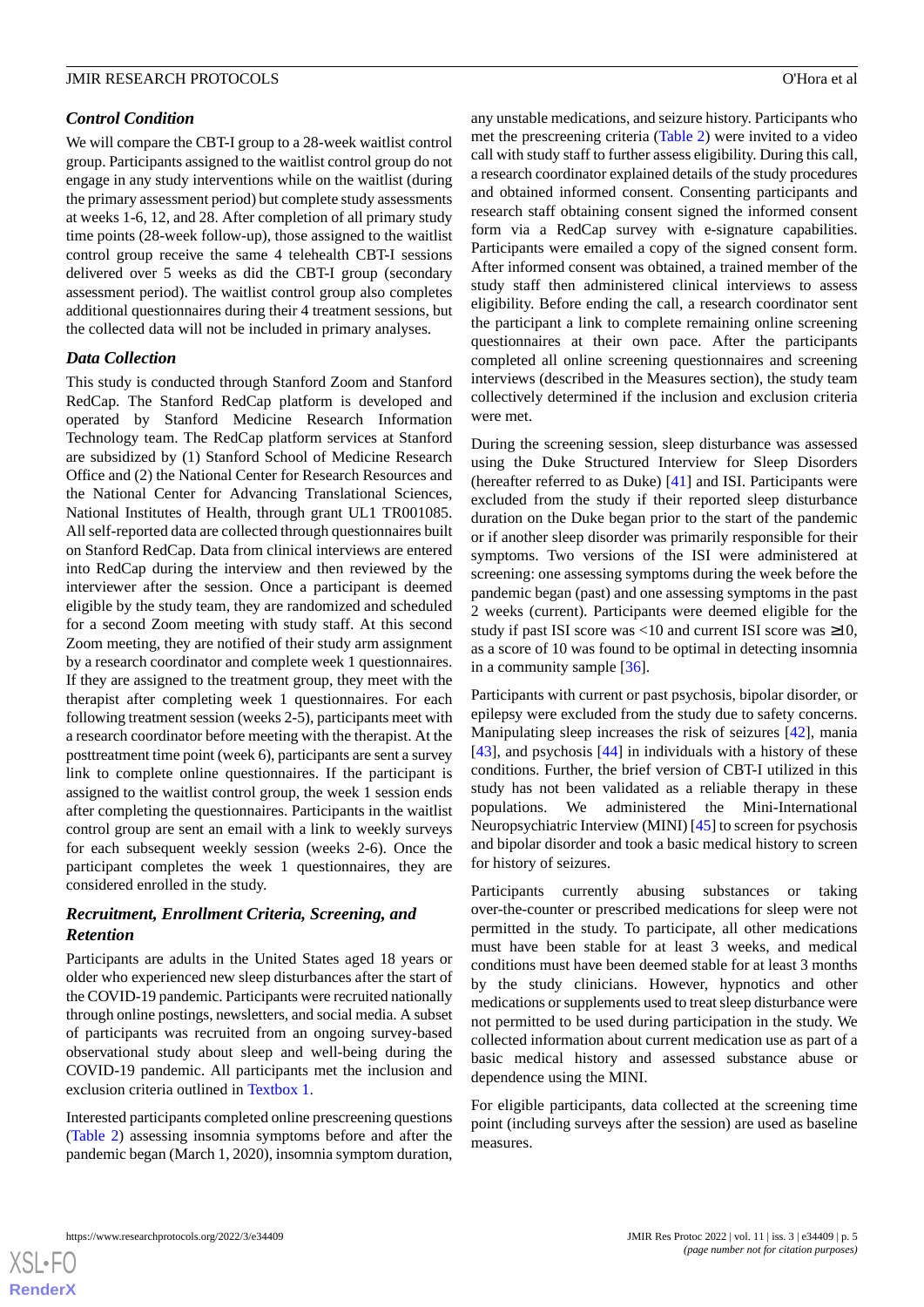<span id="page-5-0"></span>**Textbox 1.** Criteria for study participation.

#### **Inclusion Criteria**

1. Age 18 years or older

- 2. Having access to the internet and an email address
- 3. Acute subjective complaint of sleep disturbance (Insomnia Severity Index [ISI] before the pandemic <10 and current ISI ≥10) that began after March 1, 2020 or the COVID-19 pandemic (as reported during interview)
- 4. Living in the United States
- 5. Literate and fluent in English
- 6. Willingness to participate in the study, sign the consent, and complete majority of questionnaires

#### **Exclusion Criteria**

- 1. Presence of suicidal ideation representing high risk as measured by Sheehan-Suicide Tracking Scale (S-STS)
- 2. Use of medication specifically prescribed for sleep disturbance and unwilling or unable to discontinue more than 1 week prior to baseline data collection
- 3. Current or lifetime history of bipolar disorder or psychosis
- 4. Current substance abuse or dependence
- 5. Not able to verbalize understanding of involvement in research and provide written, informed consent
- 6. Unstable pharmacotherapy for other mental health disorders (<3 weeks since beginning new medication)
- 7. Severe impediment to vision, hearing, or hand movement likely to interfere with the ability to complete assessments or are unable or unlikely to follow study protocols
- <span id="page-5-1"></span>8. Working rotating shift that overlaps with midnight

**Table 2.** Prescreening questions and responses indicating eligibility for a screening session.

| Prescreening questions                                                        | Response criteria for screening session                                                         |
|-------------------------------------------------------------------------------|-------------------------------------------------------------------------------------------------|
| Are you currently taking any prescribed or over-the-counter sleep medication? | No or willing to discontinue medication prior to enrollment                                     |
| Have you started a new medication within the last four weeks?                 | No                                                                                              |
| How many months have you had trouble sleeping?                                | Duration indicates symptoms started after the start of the<br>COVID-19 pandemic (March 1, 2020) |
| Do you have a personal history of epilepsy, convulsions, or seizures?         | N <sub>0</sub>                                                                                  |
| Current Insomnia Severity Index                                               | Total score $\geq 10$                                                                           |
| Past Insomnia Severity Index                                                  | Total score $<10$                                                                               |

We employ several precautionary measures to reduce attrition and retain participants. First, at the beginning of the study, participants met with a member of the study team to discuss study procedures and answer questions. Participants are encouraged to ask questions throughout their involvement in the study. Participants were assigned an assessor who administers their clinical interviews at every time point, to encourage familiarity and build rapport with study staff. Participants voluntarily provided multiple different types of contact information (eg, email, phone numbers) for appointment reminders, and sessions are scheduled based on participants' time preferences. Study staff is persistent in attempting to recontact and engage noncompliant participants. Lastly, study assessments and data collection were carefully designed to minimize barriers to participation. We carefully curated the RedCap database so that participants do not have to re-enter information previously provided, and we eliminated long, superfluous questionnaires. We also added automated features

to reduce the need for technical knowledge to navigate the questionnaires.

#### *Protection Against Risks*

All enrolled participants' depressive and anxiety symptoms are monitored by a trained clinical psychologist who reviews all adverse events and any significant changes in well-being. Unlike many research studies that recruit locally and conduct study visits in person, the present study enrolls participants across the nation who may suffer from severe depressive symptoms such as suicidal ideation. To address this unique challenge, we developed a robust distressed patient protocol adapted from the 2009 model developed by Draucker et al [\[46](#page-12-15)]. Our protocol includes several precautionary measures and multiple levels of assessment and risk classification. Each participant was asked to provide the phone number and email address of an emergency contact during the consenting process. At the start of the first video treatment session, the visit provider confirms the address of the participant's physical location and has the participant's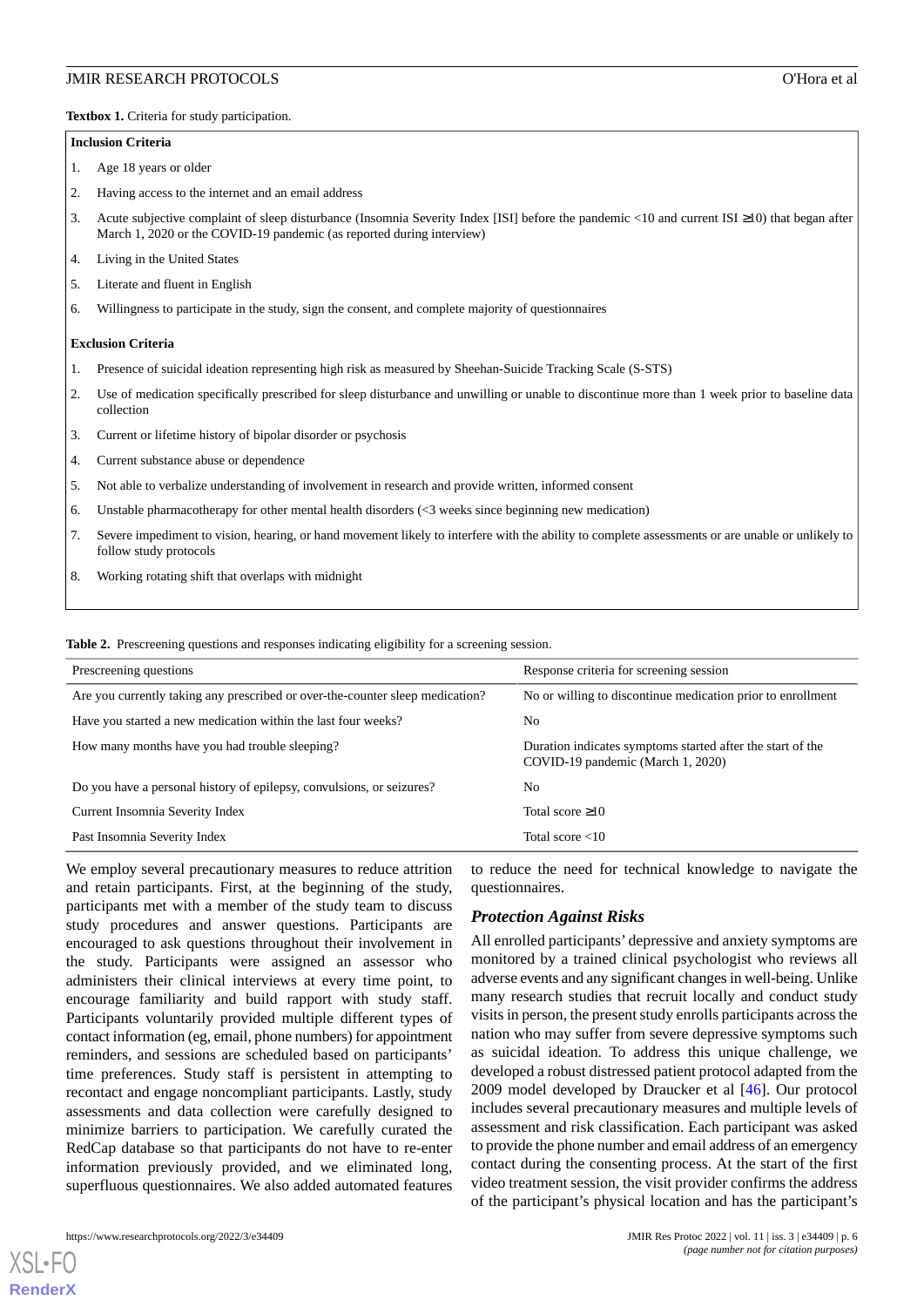local emergency contact personnel readily available at each session. Study staff are trained to recognize signs of distress and indications that the participant may be having thoughts of harm to self or others. If such signs present over the course of the study visit, study staff conduct a formal risk assessment (using the Sheehan-Suicidality Tracking Scale [S-STS] if suicidal ideation is present or a homicide risk assessment if homicidal ideation is present) and determine if the participant is at imminent risk to self or others.

Study staff follow detailed instructions on how to proceed after a determination is made. If imminent threat is not determined, study participants are encouraged to follow up with their own mental health providers and are given contact information for their local emergency room, the National Suicide Prevention Lifeline, and the study psychologist. If imminent risk is determined, a warm transfer is provided to the National Suicide Prevention Lifeline. The visit provider then contacts the study psychologist, and together, they determine if contact of additional parties, including the participant's emergency contact or local sheriff's department, is warranted. At each stage, the study psychologist and principal investigator are apprised of steps taken, appropriate documentation is completed, and the institutional review board (IRB) is notified of any adverse events.

In addition to the aforementioned risk mitigation protocol, additional risk management strategies are utilized that leverage built-in, automated systems in RedCap if risk is detected during online survey completion. In RedCap, we established branching logic that automatically classifies subjects as low, moderate, or high suicide risk and sends precomposed emails based on risk level. Participants flagged as low, moderate, or high risk are sent direct emails with study staff contact information, as well as the National Suicide Prevention Lifeline. Those flagged as high risk are also contacted directly by the study psychologist who conducts a full risk assessment via telephone to ensure participant safety to self and others. Emergency contacts or local sheriff's departments are contacted if a participant is deemed to be high-risk and cannot be directly reached.

#### **Measures**

#### *Screening*

During the screening session, sleep disturbance was assessed using the Duke [[41\]](#page-12-10) and ISI. The Duke is a structured clinical interview that screens for sleep disorders in accordance with criteria of both the DSM-IV and the International Classification of Sleep Disorders, 2nd Edition, (ICSD-2). It is composed of 4 modules that assess sleep disorder symptoms associated with insomnia, hypersomnia, circadian rhythm sleep disorders, and sleep disorders associated with parasomnias.

The ISI is a 7-item, self-report measure of insomnia severity. The items consist of severity of early, middle, or late insomnia; sleep dissatisfaction; interference with daytime functioning; perception of sleep problems by others; and distress caused by sleep difficulties. Items are scored from 0 to 4, with 0 indicating no problem and 4 indicating a very severe problem. Score ranges for insomnia are as follows: 0-7, absent; 8-14, subthreshold; 15-21, moderate; and 22-28, severe.

 $XS$  $\cdot$ FC **[RenderX](http://www.renderx.com/)** We administered the MINI [[45\]](#page-12-14) to screen for psychosis, bipolar disorder, and substance abuse or dependence. The MINI is a structured, diagnostic interview for DSM-5 psychiatric disorders that was administered by clinically trained study staff.

Suicidal ideation and behaviors are assessed using the self-report version of the S-STS [[47\]](#page-12-16). The S-STS is a 15-item questionnaire assessing the risk of suicidality using a 5-point Likert scale ranging from 0 to 4, with 0 indicating no problem and 4 indicating a very severe problem. For this study, to minimize participant burden, we omitted item 15, which asks about suicide attempts, because high-risk participants would already be identified through the distressed patient protocol (described in previous sections).

#### *Primary Outcomes*

Primary outcomes of insomnia, well-being, and predictors of treatment response are collected at baseline (week 0), weeks 6, 12, 28, and 56. Primary outcomes of insomnia (ISI) and well-being were also collected at weeks 1-5. The primary time points are weeks 6, 12, and 28.

#### **Insomnia**

The change in clinically significant insomnia symptoms (meeting criteria for insomnia disorder diagnosis) and subjective ratings of current insomnia symptoms are primary measures of insomnia. Insomnia disorder diagnosis is assessed using the Duke insomnia disorder module. Subjective sleep complaints are assessed using ISI report of current symptoms over the past 2 weeks. The Duke insomnia disorder module is only collected at weeks 0, 12, 28, and 56.

#### **Well-being**

We measure change in depressive symptoms as primary outcomes of well-being. Depressive symptoms are evaluated using the Patient Health Questionnaire-9 (PHQ-9) [[48\]](#page-12-17). The PHQ-9 is a self-administered, 9-item questionnaire that assesses each of the 9 DSM-IV depression criteria. The total score ranges from 1 to 27. Answers are given on a 4-point Likert scale ranging from 0 (Not at all) to 3 (Nearly every day), with higher scores reflecting increased severity of depressive symptoms.

#### **Predictors of Treatment Response**

Baseline levels of sleep reactivity and pandemic-related risk factors, including loneliness, perceived stress, screen time, social connection, and physical activity, are measured as predictors of long-term treatment outcomes.

Loneliness is measured using the University of California, Los Angeles (UCLA) Loneliness Scale [\[49\]](#page-12-18). This self-report measure assesses participant's subjective feelings of loneliness and social isolation. The UCLA Loneliness Scale asks participants to rate how often each of the 20 items is descriptive of them, rated from 1 (never) to 4 (often). The responses are for an overall score range of 20 to 80, with higher scores indicating greater degrees of reported loneliness.

Sleep reactivity is measured by the Ford Insomnia Response to Stress Test (FIRST) [[50\]](#page-12-19). This 9-item self-report tool measures risk of participants experiencing situational insomnia due to common stressful conditions. A higher score on the FIRST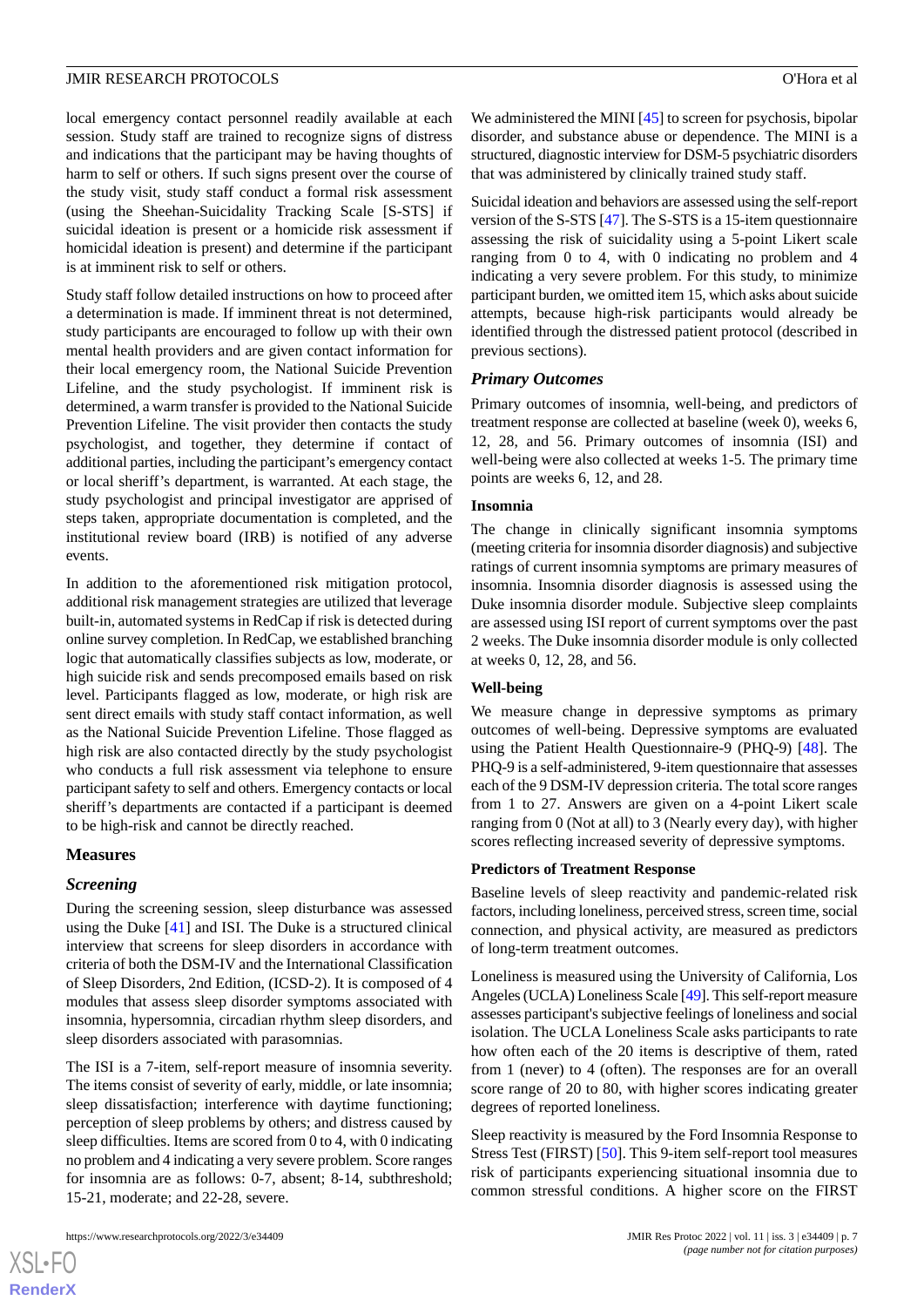indicates higher sleep reactivity. The FIRST has good reliability and validity and has demonstrated high internal consistency across multiple demographic groups in clinical and population-based samples [[51\]](#page-12-20).

Perceived stress is measured using the Perceived Stress Scale (PSS) [\[52](#page-12-21)]. The PSS is a widely used 14-item self-report questionnaire that assesses how stressful participants believe their lives to be. Items are generalized and measure the degree to which participants judge their lives to have been uncontrollable and unpredictable over the course of the previous month. Items are scored on a 5-point Likert scale, with total scores ranging from 0 to 56 and higher scores indicating higher levels of perceived stress.

Screen time is measured through modified self-report questions in the Coronavirus Health Impact Survey (CRISIS) [[53\]](#page-12-22). Participants are asked to estimate the number of hours spent per day, over the course of the 2 most recent weeks, watching television or digital media (eg. Netflix, YouTube, web surfing) or using social media (eg. FaceTime, Facebook, Instagram, Snapchat, Twitter, TikTok).

Social connection is measured by the Social Network Index (SNI) [\[54](#page-13-0)]. The SNI is a 12-item questionnaire that assesses participation in different types of social relationships. The 12 types of relationships (eg, friend, children, spouse, religious group member) are scored by the number of network members with which they communicate at least every 2 weeks. A higher score on the SNI indicates a larger social network.

Physical activity is evaluated using the International Physical Activity Questionnaire (IPAQ) [\[55](#page-13-1)]. The IPAQ assesses the time spent on an individual's physical activity across 5 life domains over the previous 7 days. The activity domains consist of physical activity related to work, transportation, housework and caring for family, and recreation and sports, as well as the amount of time spent sitting each day. Minutes of sitting and walking, as well as moderate-intensity (walking not included) and vigorous-intensity activities, were calculated for each domain and for the entire past 7 days. The IPAQ has high reliability and validity and has been widely used to measure comparable estimates of physical activity in large populations. A higher score on the IPAQ indicates an increased physical activity.

#### *Secondary Outcomes*

All secondary outcomes of insomnia and well-being are collected at weeks 0, 12, 28, and 56. Secondary measures of insomnia and the Generalized Anxiety Disorder-7 (GAD-7) are also collected at weeks 1-6.

#### **Insomnia**

 $XSI - F($ **[RenderX](http://www.renderx.com/)**

Changes in sleep onset latency (SOL), number of awakenings, wake after sleep onset (WASO), total sleep time (TST), and sleep efficiency (SE) over time are measured as secondary measures of insomnia symptoms using sleep diaries; 7 days of sleep diaries are collected at baseline and weeks 1-5, 12, 28, and 56. Sleep diaries collect information about sleep and rise times, time in and out of bed, number of middle-of-the-night awakenings, duration of these awakenings, sleep quality, nap

https://www.researchprotocols.org/2022/3/e34409 JMIR Res Protoc 2022 | vol. 11 | iss. 3 | e34409 | p. 8

frequency and duration, and caffeine and alcohol consumption. SOL is the time in minutes from "lights out" to sleep onset. WASO is the sum of the total number of minutes of wakefulness occurring after sleep onset and before final awakening (sleep offset). TST is the total time spent asleep, from the start of sleep onset to sleep offset, subtracting any periods of wakefulness. SE is calculated as TST divided by total time spent in bed, multiplied by 100.

#### **Well-being**

Secondary measures of well-being include measures of anxiety symptoms, suicidal ideation, and quality of life, as well as an additional measure of depressive symptoms.

Anxiety symptoms over time are assessed using the GAD-7 [[56\]](#page-13-2). The GAD-7 is a widely used diagnostic self-report scale that assesses severity of anxiety symptomology. The GAD-7 is a 7-item, 4-point Likert scale ranging from 0 to 3 that measures severity of anxiety symptoms over the previous 2 weeks, with a total score ranging from 0 to 21. Higher scores indicate more severe anxiety symptomology.

Suicidal ideation and behaviors over time are measured by the S-STS [[47\]](#page-12-16). For this outcome measure, 14 items (excluding item 15) are summed for an overall score ranging from 0 to 56. Again, higher scores indicate more severe difficulties.

Quality of life is assessed using the 36-Item Short Form Health Survey (SF-36) [[57\]](#page-13-3). The SF-36 is a 36-item self-report survey to assess comprehensive quality-of-life measures. It consists of 8 subscales: vitality, physical functioning, bodily pain, general health perceptions, physical role functioning, emotional role functioning, and mental health. This survey is widely used and has been proven to be a reliable indicator of quality-of-life measures. The global score range is 0 to 100, with higher scores indicating better health conditions.

The Beck Anxiety Inventory (BAI) [[58\]](#page-13-4) is used as a measure of anxiety symptom change over time. The BAI is a 21-item self-report scale that assesses the severity of anxiety symptoms. Items are scored from 0 to 3. Higher scores indicate greater levels of severity, and the ranges for anxiety levels are as follows: 0-9, normal to minimal; 10-18, mild to moderate; 19-29, moderate to severe; and 30-63, severe. The BAI consists of 2 factors: somatic and cognitive.

The Beck Depression Inventory-II (BDI-II) [[59](#page-13-5)[,60](#page-13-6)] is used as a secondary measure of depressive symptom change over time. We will sum all items except one sleep item, and the average item score for the remaining 20 items will be multiplied by 21 (the original number of items) to create a modified depression scale that maintains the original range (ranges: 0-13, minimal; 14-19, mild; 20-28, moderate; and 29-63, severe). The BDI-II is a 21-item self-report scale with high validity and reliability that assesses the severity of depressive symptoms. The depressive items consist of sadness, pessimism, past failure, loss of pleasure, guilty feelings, punishment feelings, self-dislike, self-criticalness, suicidal thoughts or wishes, crying, agitation, loss of interest, indecision, worthlessness, loss of energy, changes in sleep pattern, irritability, changes in appetite, concentration difficulty, tiredness or fatigue, and loss of interest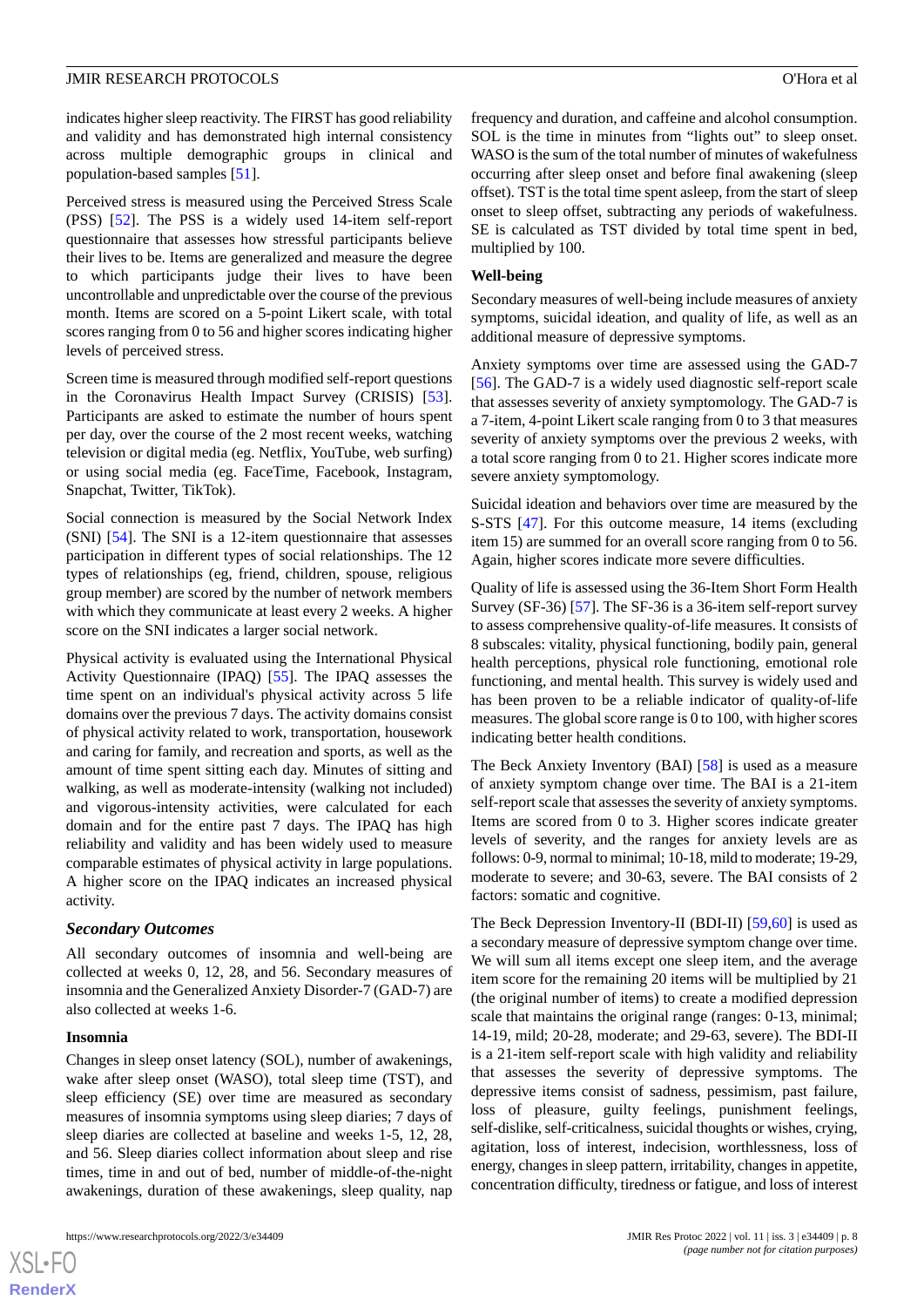in sex. Items are scored from 0 to 3, and higher scores indicate greater level of severity.

#### **Statistical Procedure and Data Analysis**

Given the nature of this feasibility study, for all our analyses and interpretation, we will place a primary emphasis on estimation of effect sizes and confidence intervals rather than on testing statistical significance.

## *Primary Analyses*

Statistical analyses aim 1 is to determine whether a brief, telehealth CBT-I reduces insomnia symptoms arising during the COVID-19 pandemic. All primary analyses will be performed using the intention-to-treat principle. We will test whether CBT-I is superior to a waitlist control in reducing insomnia symptoms by using a mixed effects linear model with autoregressive error structure using intention-to-treat analysis with outcomes at time points 6, 12, and 28. Insomnia severity as measured by the ISI will be entered as the dependent variable with randomization group (2 levels), time point (weeks 0, 6, 12, and 28), and group-by-time interaction included as fixed effects. The model will also include a random slope. Several hypotheses (1.1a-d) will be tested using the described mixed effects model.

Hypothesis 1.1a is that individuals assigned to the CBT-I group will experience an improved trajectory of insomnia symptoms during the waitlist-controlled 28-week period relative to those assigned to the waitlist control group. This hypothesis will be tested using a likelihood ratio test of the coefficients of the time and group-by-time interaction of the aforementioned mixed effects linear model.

Hypotheses 1.1b-1.1d are that individuals assigned to the CBT-I group during the waitlist-controlled period will have lower insomnia symptoms compared with those assigned to the waitlist-control group immediately posttreatment (hypothesis 1.1b; week 6) and at the short-term (hypothesis 1.1c; week 12) and long-term (hypothesis 1.1d; week 28) follow-ups. These hypotheses will be tested using the aforementioned mixed effects linear model with independent likelihood ratio tests using the treatment coefficient for the posttreatment (hypothesis 1.1b;  $\Delta_1$ ) in [Figure 2](#page-2-1)), short-term (hypothesis 1.1c;  $\Delta_2$  in Figure 2), and long-term (hypothesis 1.1c;  $\Delta_3$  in [Figure 2\)](#page-2-1) follow-up time points.

We will also test whether CBT-I is superior to the waitlist control in preventing an insomnia diagnosis following treatment by using multiple logistic regression analysis.

Hypotheses 1.2a and 1.2b are that individuals who were assigned to the CBT-I group will be less likely to have an insomnia diagnosis than those who were assigned to the waitlist control group at weeks 12 and 28. These hypotheses will be tested using 2 separate logistic regression models, one using the short-term (hypothesis 1.2a; 12 weeks) and one using long-term (hypothesis 1.2b; 28 weeks) follow-up insomnia diagnosis, as defined by the Duke, as the dependent variable, with treatment (CBT-I, waitlist) as the independent variable.

Statistical analyses aim 2 is to determine whether a brief, telehealth CBT-I improves well-being during the COVID-19 pandemic. We will test whether immediate CBT-I is superior to a waitlist control in improving depressive symptoms as the primary measure of well-being during the waitlist-controlled period (28-week duration) by using a mixed effects linear model with autoregressive error structure using intention-to-treat analysis. Depression severity, as assessed by the BDI-II, will be entered as the dependent variable with baseline covariates used for stratified randomization (ie, baseline insomnia severity and sex), group (immediate CBT-I or waitlist control), time point (weeks 0-6, 12, and 28), and group-by-time interaction included as fixed effects. The model will also include a random slope. Separate, secondary analyses will be conducted on the secondary measures relating to well-being described in the Secondary Outcomes section (eg, anxiety, suicidality, quality of life). Several hypotheses will be tested using this model.

Hypothesis 2.2a is that individuals assigned to the CBT-I group will have an improved trajectory of depressive symptoms across the 28 weeks relative to individuals assigned to the waitlist control group. This hypothesis will be tested using a likelihood ratio test of the coefficients of the time and group-by-time interaction terms of the aforementioned mixed effects linear model.

Hypotheses 2.2b-2.2d are that individuals assigned to the CBT-I group will have lower depressive symptoms compared who those who were assigned to the waitlist control group immediately posttreatment (hypothesis 2.2b; week 6) and at the short-term (hypothesis 2.2c; week 12) and long-term (hypothesis 2.2d; week 28) follow-ups. These hypotheses will be tested using the aforementioned mixed effects linear model with independent likelihood ratio tests using the treatment coefficient for the posttreatment (hypothesis 1.2b; week 6), short-term (hypothesis 1.2c; week 12), and long-term (hypothesis 1.2c; week 28) follow-up time points.

Hypothesis 2.3 is that improvement in insomnia symptom severity (measured by the ISI) will mediate subsequent improvement in well-being from baseline (week 0) to posttreatment (week 6), short-term follow-up (week 12), and long-term follow-up (week 28). Using the approach described by Kraemer at al [\[61](#page-13-7)] and Manber et al [[34\]](#page-12-3), linear regression analyses will be used to determine whether change in the ISI score from Session 1 (week 1) to Session 4 (week 5) of treatment mediates the subsequent depressive symptom improvement (primary outcome measure) after the completion of treatment (week 6). Change in ISI score at Session 4 will be estimated as the slope of the regression line of ISI scores from Session 1 (week 1) through the treatment phase to Session 4 (week 6) using all available data from each participant. The model will include group (CBT-I or waitlist control), change in ISI score from Session 1 to Session 4 (participant specific slopes), and their interaction with depression severity, as measured by the PHQ-9, as the dependent variables. Mediation will be tested using the MacArthur approach as described by Kraemer et al [[62\]](#page-13-8). Specifically, a mediation effect requires a significant effect of the intervention on the mediator (Path A in [Figure 3\)](#page-9-0) and a significant association between the mediator and the outcome (Path B in [Figure 3](#page-9-0)).

 $XS$  • FC **[RenderX](http://www.renderx.com/)**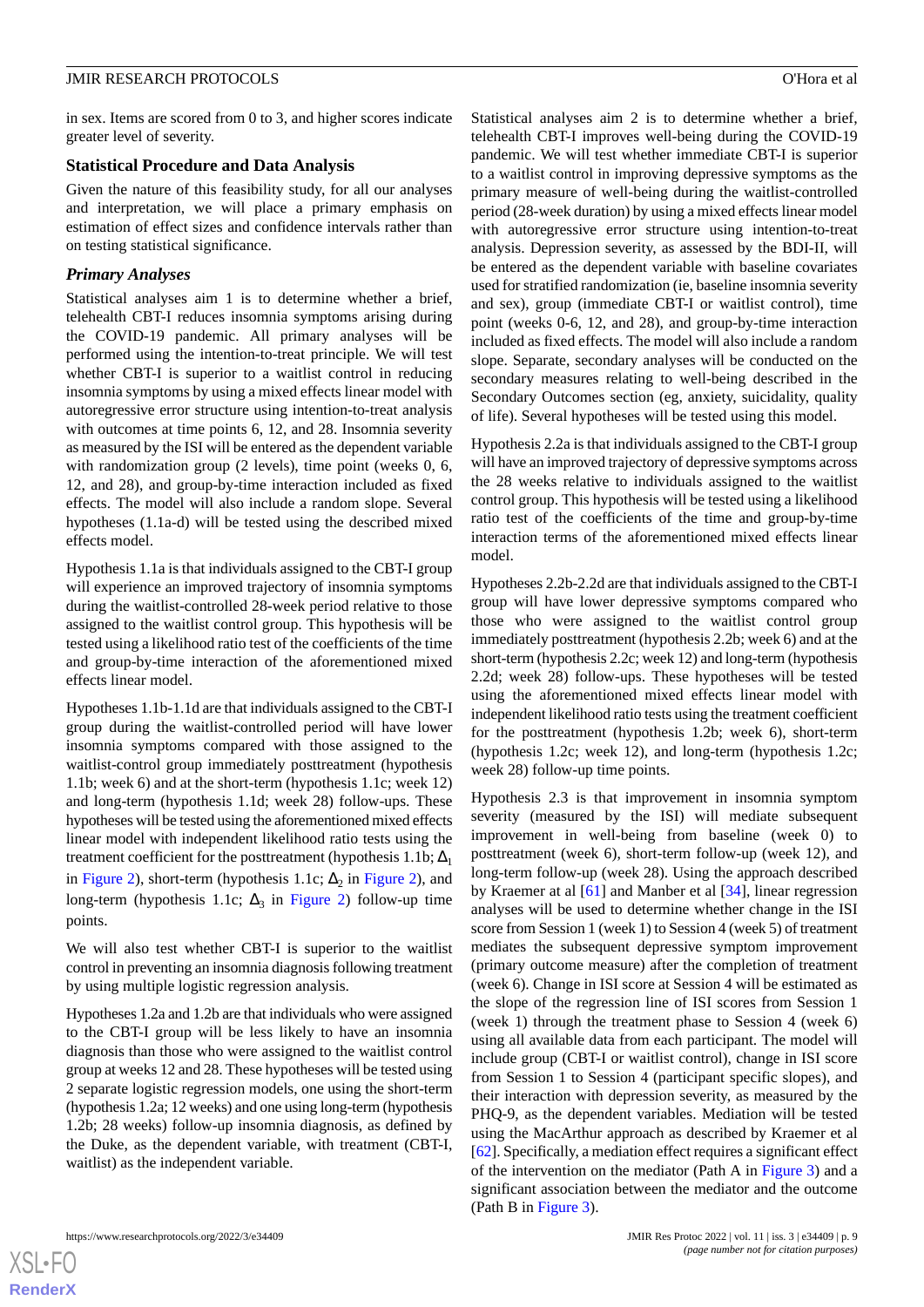<span id="page-9-0"></span>**Figure 3.** Mediation Model of Insomnia Severity Improvements mediating the change in well-being associated with the intervention.



Statistical analyses aim 3 is to determine whether risk factors for insomnia that are aggravated during the COVID-19 pandemic predict worse insomnia and well-being outcomes at follow-up.

Hypothesis 3 is that high levels of social isolation, perceived stress, sleep reactivity, and screen time and low levels of physical activity caused by the COVID-19 pandemic will collectively predict a worse long-term outcome across both intervention arms. Two separate linear mixed models will be conducted for each outcome variable (insomnia severity and depressive symptoms). In each model, the outcome variable at 12 weeks and 28 weeks will be entered as the dependent variable with social isolation, perceived stress, sleep reactivity, screen time, and physical activity measures at baseline as well as experimental arm entered as predictors.

#### *Secondary Analyses*

Secondary analyses will be conducted. (1) Analytic methods described in the primary aims will be repeated but applied to secondary measures of sleep disturbance and well-being outcomes as described in the Secondary Outcomes section. (2) Analytic methods described in the primary aims will be repeated but applied to outcome measures collected at week 56. (3) Sparse unsupervised clustering and principal component analysis analyses will be used to identify cohesive factors of dysfunction in sleep complaints and patterns of mental health outcomes at baseline. Regression models will be used to quantify the relationships within and between sleep complaints and patterns of mental health outcomes. (4) Age and sex differences in treatment response and as moderators of relationships between sleep complaints, insomnia risk factors, and mental health outcomes will be explored.

#### **Ethics Approval and Trial Registration**

The IRB of Stanford University (Stanford, CA) approved the study, which is performed following the rules of the seventh edition (2013) of the Declaration of Helsinki (IRB-55940). It received initial approval from the IRB on April 30, 2020.

## *Results*

[XSL](http://www.w3.org/Style/XSL)•FO **[RenderX](http://www.renderx.com/)**

#### **Trial Status and Timeline**

The trial began recruitment on June 4, 2020, and the first participant was consented on June 10, 2020. As of October

2021, 794 subjects had completed prescreening, and 96 subjects had completed a Zoom screening session. A total of 49 participants were randomized to a study group (26 to the CBT-I group and 23 to the waitlist control group). Overall, 38 participants had completed the week 6 follow-up, 37 had completed the week 12 follow-up, 34 had completed the week 28 follow-up, and 15 had completed the week 56 follow-up. At the time of this writing, there were an additional 3 participants awaiting the 28-week follow-up and a total of 23 participants awaiting the week 56 follow-up (13 in CBT-I and 10 in waitlist control group). The study closed to enrollment of new subjects on June 17, 2021. As of the writing of this paper, due to the outstanding data collection of the remaining 28- and 56-week data, we had conducted interim analyses for the week 6 follow-up but had not tested the results of our primary hypotheses in full. We expect primary results of the study to be published in 2022.

## *Discussion*

Here, we outline the protocol of an innovative research project responding to the mental health crisis related to the COVID-19 pandemic. We aim to address several gaps in the literature by investigating the use of an early, brief, nonpharmacological insomnia intervention delivered via telehealth to treat insomnia symptoms arising during a stressful life event and prevent worsening insomnia or mental health outcomes. This study represents multiple levels of innovation. First, to the best of our knowledge, this is the only project clinically responding to the large-scale increase in sleep disturbance during the COVID-19 pandemic. Although many studies are documenting the robust changes in sleep during the pandemic, this project is the first to test an intervention and examine pandemic-related predictors of intervention response. Second, on a broader scale, this is one of only a few studies testing the prospective temporal relationship between sleep disturbance and well-being. Lastly, to our knowledge, this is the only study of early deployment of CBT-I to treat insomnia symptoms arising from a stressful global event.

This study was conceived and launched in response to the global pandemic of COVID-19, which, while rendering it novel, presents unique challenges. First, to address our scientific questions, we sought to recruit participants early in the course of their sleep disturbance, causing a significant urgency to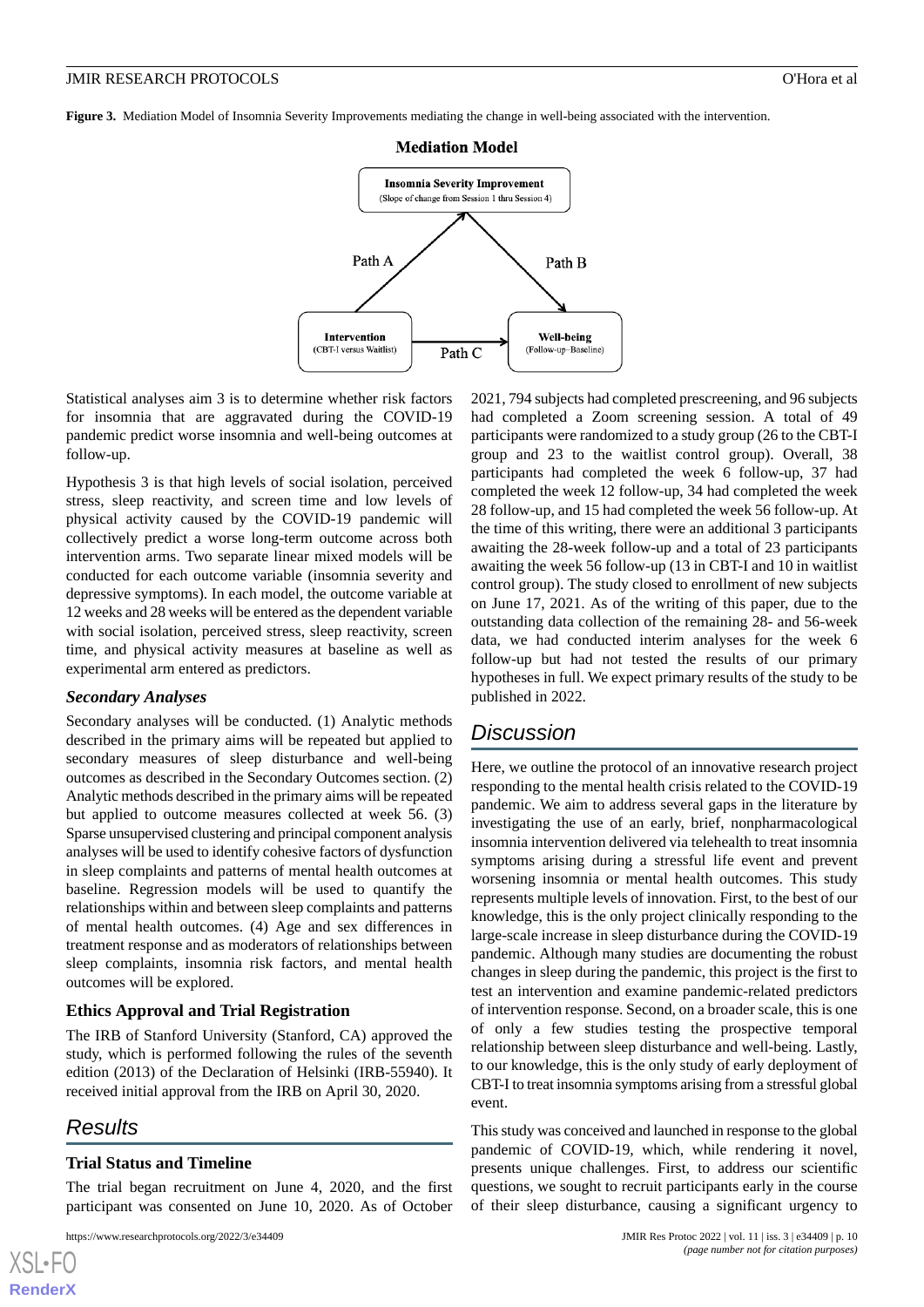launch the study. This time pressure led us to conduct this study with limited resources, which impacted our recruitment efforts. We were unable to offer compensation for participation. We relied heavily on recruiting participants through free online platforms, such as social media posts, online message boards, and electronic newsletters. Due to these recruitment concerns and the resulting decreased statistical power for the planned analysis, we view this as a feasibility study. Therefore, the planned analyses and publications resulting from this protocol will utilize effect size estimates, rather than statistical significance, to provide pilot and feasibility data to inform future hypotheses. A second potential limitation is the unequal attrition rate in the treatment versus the waitlist control group. Since participants are not financially compensated, the primary motivation of participation is meeting with a therapist on a weekly basis to address their sleep concerns. Thus, it is possible that individuals in the waitlist control group were more likely to decline to participate in follow-up time points due to loss of interest or spontaneous improvement in symptoms over time. Although this could potentially affect the ability to detect significant differences in between-group comparisons at the long-term follow-up time points due to inadequate power, our analytic approach using regression models has the advantage of increased efficiency and power over unadjusted analyses [[63](#page-13-9)[,64](#page-13-10)]. We will address this issue by assessing whether missingness is related to any observed covariates. If this is the case, an issue of greater concern is the potential bias in the estimate of the treatment effect if neither the missing completely at random (MCAR) nor the missing at random (MAR)

assumption holds. Although mixed effects linear models lead to unbiased estimates of the treatment effect under the MCAR and MAR assumptions, estimates may be biased under nonignorable missingness. Further sensitivity analyses will be performed if this is the case.

Although the unique conditions created by the COVID-19 pandemic posed many novel challenges, it also raises the potential significance of this protocol and feasibility study: It is unlikely that we or another group will be able to replicate this study in the future. Therefore, although the sample will be smaller than nonpandemic trials, it will likely be the largest sample to report on a sleep intervention deployed during the acute stage of a global pandemic. Supporting our hypothesis, the findings of a recent, large-scale clinical trial indicate that treatment of insomnia with CBT-I has an overall benefit in the prevention of incidence and recurrence of major depression in older adults with insomnia disorder. However, this trial utilized an in-person intervention in subjects with chronic insomnia [[65\]](#page-13-11). Our study remains important by extending these findings to address the public health need for an effective, remote intervention to treat insomnia early and potentially prevent negative well-being outcomes. This project will lay the groundwork for future studies investigating early deployment of CBT-I to treat insomnia precipitated by a stressful event and whether this prevents adverse mental health outcomes for which poor sleep is a risk factor. Further, our investigation of pandemic-related risk factors for insomnia could guide future hypotheses for studies conducted in nonpandemic conditions.

## **Acknowledgments**

We thank Theresa Brown, Andrea Cordero, Maria Ocampo, Margot Paul, Kelly Showen, Alix Simonson, and Jennifer Stephens for their help with data collection protocols.

## <span id="page-10-0"></span>**Conflicts of Interest**

None declared.

#### **References**

- <span id="page-10-1"></span>1. Marelli S, Castelnuovo A, Somma A, Castronovo V, Mombelli S, Bottoni D, et al. Impact of COVID-19 lockdown on sleep quality in university students and administration staff. J Neurol 2021 Jan;268(1):8-15 [\[FREE Full text\]](http://europepmc.org/abstract/MED/32654065) [doi: [10.1007/s00415-020-10056-6\]](http://dx.doi.org/10.1007/s00415-020-10056-6) [Medline: [32654065\]](http://www.ncbi.nlm.nih.gov/entrez/query.fcgi?cmd=Retrieve&db=PubMed&list_uids=32654065&dopt=Abstract)
- <span id="page-10-2"></span>2. Li Y, Qin Q, Sun Q, Sanford LD, Vgontzas AN, Tang X. Insomnia and psychological reactions during the COVID-19 outbreak in China. J Clin Sleep Med 2020 Aug 15;16(8):1417-1418 [\[FREE Full text\]](https://doi.org/10.5664/jcsm.8524) [doi: [10.5664/jcsm.8524\]](http://dx.doi.org/10.5664/jcsm.8524) [Medline: [32351206](http://www.ncbi.nlm.nih.gov/entrez/query.fcgi?cmd=Retrieve&db=PubMed&list_uids=32351206&dopt=Abstract)]
- 3. Hyun S, Hahm HC, Wong GTF, Zhang E, Liu CH. Psychological correlates of poor sleep quality among U.S. young adults during the COVID-19 pandemic. Sleep Med 2021 Feb;78:51-56 [\[FREE Full text\]](http://europepmc.org/abstract/MED/33385779) [doi: [10.1016/j.sleep.2020.12.009\]](http://dx.doi.org/10.1016/j.sleep.2020.12.009) [Medline: [33385779](http://www.ncbi.nlm.nih.gov/entrez/query.fcgi?cmd=Retrieve&db=PubMed&list_uids=33385779&dopt=Abstract)]
- <span id="page-10-3"></span>4. Gualano MR, Lo Moro G, Voglino G, Bert F, Siliquini R. Effects of Covid-19 lockdown on mental health and sleep disturbances in Italy. Int J Environ Res Public Health 2020 Jul 02;17(13):1 [\[FREE Full text](https://www.mdpi.com/resolver?pii=ijerph17134779)] [doi: [10.3390/ijerph17134779](http://dx.doi.org/10.3390/ijerph17134779)] [Medline: [32630821](http://www.ncbi.nlm.nih.gov/entrez/query.fcgi?cmd=Retrieve&db=PubMed&list_uids=32630821&dopt=Abstract)]
- 5. Yu BY, Yeung W, Lam JC, Yuen SC, Lam SC, Chung VC, et al. Prevalence of sleep disturbances during COVID-19 outbreak in an urban Chinese population: a cross-sectional study. Sleep Med 2020 Oct;74:18-24 [\[FREE Full text\]](http://europepmc.org/abstract/MED/32836181) [doi: [10.1016/j.sleep.2020.07.009](http://dx.doi.org/10.1016/j.sleep.2020.07.009)] [Medline: [32836181\]](http://www.ncbi.nlm.nih.gov/entrez/query.fcgi?cmd=Retrieve&db=PubMed&list_uids=32836181&dopt=Abstract)
- 6. Kokou-Kpolou CK, Megalakaki O, Laimou D, Kousouri M. Insomnia during COVID-19 pandemic and lockdown: Prevalence, severity, and associated risk factors in French population. Psychiatry Res 2020 Aug;290:113128 [\[FREE Full text\]](http://europepmc.org/abstract/MED/32563951) [doi: [10.1016/j.psychres.2020.113128](http://dx.doi.org/10.1016/j.psychres.2020.113128)] [Medline: [32563951\]](http://www.ncbi.nlm.nih.gov/entrez/query.fcgi?cmd=Retrieve&db=PubMed&list_uids=32563951&dopt=Abstract)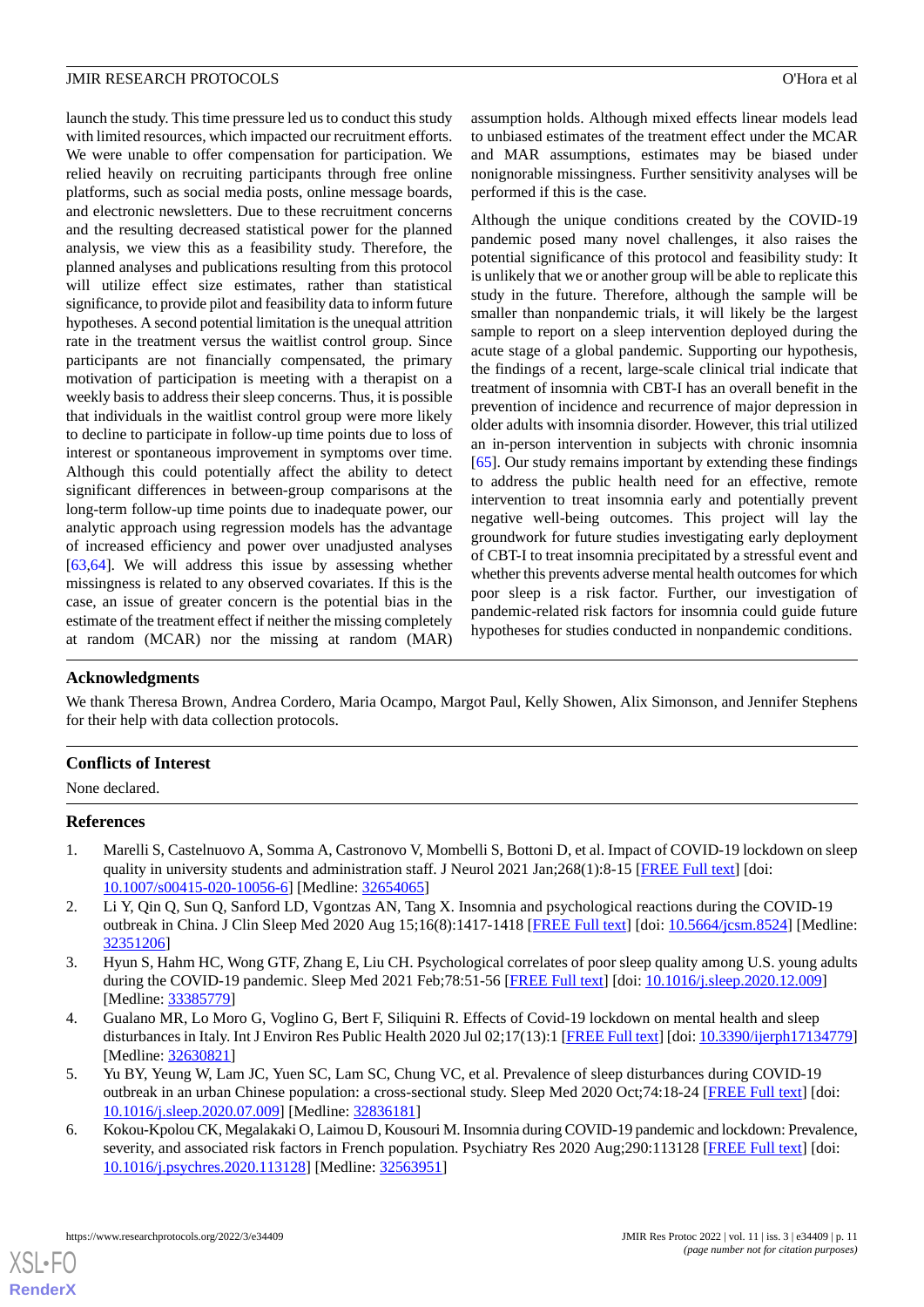- <span id="page-11-0"></span>7. LeBlanc M, Mérette C, Savard J, Ivers H, Baillargeon L, Morin CM. Incidence and risk factors of insomnia in a population-based sample. Sleep 2009 Aug;32(8):1027-1037 [\[FREE Full text](http://europepmc.org/abstract/MED/19725254)] [doi: [10.1093/sleep/32.8.1027](http://dx.doi.org/10.1093/sleep/32.8.1027)] [Medline: [19725254](http://www.ncbi.nlm.nih.gov/entrez/query.fcgi?cmd=Retrieve&db=PubMed&list_uids=19725254&dopt=Abstract)]
- <span id="page-11-2"></span><span id="page-11-1"></span>8. Ohayon MM. Epidemiology of insomnia: what we know and what we still need to learn. Sleep Med Rev 2002 Apr;6(2):97-111. [doi: [10.1053/smrv.2002.0186\]](http://dx.doi.org/10.1053/smrv.2002.0186) [Medline: [12531146](http://www.ncbi.nlm.nih.gov/entrez/query.fcgi?cmd=Retrieve&db=PubMed&list_uids=12531146&dopt=Abstract)]
- 9. Lai J, Ma S, Wang Y, Cai Z, Hu J, Wei N, et al. Factors associated with mental health outcomes among health care workers exposed to coronavirus disease 2019. JAMA Netw Open 2020 Mar 02;3(3):e203976 [\[FREE Full text\]](https://jamanetwork.com/journals/jamanetworkopen/fullarticle/10.1001/jamanetworkopen.2020.3976) [doi: [10.1001/jamanetworkopen.2020.3976](http://dx.doi.org/10.1001/jamanetworkopen.2020.3976)] [Medline: [32202646](http://www.ncbi.nlm.nih.gov/entrez/query.fcgi?cmd=Retrieve&db=PubMed&list_uids=32202646&dopt=Abstract)]
- <span id="page-11-4"></span><span id="page-11-3"></span>10. Pinto J, van Zeller M, Amorim P, Pimentel A, Dantas P, Eusébio E, et al. Sleep quality in times of Covid-19 pandemic. Sleep Med 2020 Oct;74:81-85 [[FREE Full text](http://europepmc.org/abstract/MED/32841849)] [doi: [10.1016/j.sleep.2020.07.012\]](http://dx.doi.org/10.1016/j.sleep.2020.07.012) [Medline: [32841849\]](http://www.ncbi.nlm.nih.gov/entrez/query.fcgi?cmd=Retrieve&db=PubMed&list_uids=32841849&dopt=Abstract)
- <span id="page-11-5"></span>11. Stanton R, To QG, Khalesi S, Williams SL, Alley SJ, Thwaite TL, et al. Depression, anxiety and stress during COVID-19: associations with changes in physical activity, sleep, tobacco and alcohol use in Australian adults. Int J Environ Res Public Health 2020 Jun 07;17(11):1 [[FREE Full text](https://www.mdpi.com/resolver?pii=ijerph17114065)] [doi: [10.3390/ijerph17114065\]](http://dx.doi.org/10.3390/ijerph17114065) [Medline: [32517294\]](http://www.ncbi.nlm.nih.gov/entrez/query.fcgi?cmd=Retrieve&db=PubMed&list_uids=32517294&dopt=Abstract)
- <span id="page-11-6"></span>12. Zhang Y, Zhang H, Ma X, Di Q. Mental health problems during the COVID-19 pandemics and the mitigation effects of exercise: a longitudinal study of college students in China. Int J Environ Res Public Health 2020 May 25;17(10):1 [\[FREE](https://www.mdpi.com/resolver?pii=ijerph17103722) [Full text\]](https://www.mdpi.com/resolver?pii=ijerph17103722) [doi: [10.3390/ijerph17103722\]](http://dx.doi.org/10.3390/ijerph17103722) [Medline: [32466163\]](http://www.ncbi.nlm.nih.gov/entrez/query.fcgi?cmd=Retrieve&db=PubMed&list_uids=32466163&dopt=Abstract)
- 13. Grossman ES, Hoffman YSG, Palgi Y, Shrira A. COVID-19 related loneliness and sleep problems in older adults: Worries and resilience as potential moderators. Pers Individ Dif 2021 Jan 01;168:110371 [\[FREE Full text](http://europepmc.org/abstract/MED/32904342)] [doi: [10.1016/j.paid.2020.110371](http://dx.doi.org/10.1016/j.paid.2020.110371)] [Medline: [32904342](http://www.ncbi.nlm.nih.gov/entrez/query.fcgi?cmd=Retrieve&db=PubMed&list_uids=32904342&dopt=Abstract)]
- 14. Cellini N, Canale N, Mioni G, Costa S. Changes in sleep pattern, sense of time and digital media use during COVID-19 lockdown in Italy. J Sleep Res 2020 Aug;29(4):e13074 [[FREE Full text](https://doi.org/10.1111/jsr.13074)] [doi: [10.1111/jsr.13074\]](http://dx.doi.org/10.1111/jsr.13074) [Medline: [32410272\]](http://www.ncbi.nlm.nih.gov/entrez/query.fcgi?cmd=Retrieve&db=PubMed&list_uids=32410272&dopt=Abstract)
- <span id="page-11-7"></span>15. Hale L, Guan S. Screen time and sleep among school-aged children and adolescents: a systematic literature review. Sleep Med Rev 2015 Jun;21:50-58 [[FREE Full text](http://europepmc.org/abstract/MED/25193149)] [doi: [10.1016/j.smrv.2014.07.007\]](http://dx.doi.org/10.1016/j.smrv.2014.07.007) [Medline: [25193149\]](http://www.ncbi.nlm.nih.gov/entrez/query.fcgi?cmd=Retrieve&db=PubMed&list_uids=25193149&dopt=Abstract)
- <span id="page-11-8"></span>16. Gubelmann C, Heinzer R, Haba-Rubio J, Vollenweider P, Marques-Vidal P. Physical activity is associated with higher sleep efficiency in the general population: the CoLaus study. Sleep 2018 Jul 01;41(7):1. [doi: [10.1093/sleep/zsy070\]](http://dx.doi.org/10.1093/sleep/zsy070) [Medline: [29617980](http://www.ncbi.nlm.nih.gov/entrez/query.fcgi?cmd=Retrieve&db=PubMed&list_uids=29617980&dopt=Abstract)]
- <span id="page-11-12"></span>17. Deng J, Zhou F, Hou W, Silver Z, Wong CY, Chang O, et al. The prevalence of depression, anxiety, and sleep disturbances in COVID-19 patients: a meta-analysis. Ann N Y Acad Sci 2021 Feb;1486(1):90-111 [\[FREE Full text](http://europepmc.org/abstract/MED/33009668)] [doi: [10.1111/nyas.14506\]](http://dx.doi.org/10.1111/nyas.14506) [Medline: [33009668](http://www.ncbi.nlm.nih.gov/entrez/query.fcgi?cmd=Retrieve&db=PubMed&list_uids=33009668&dopt=Abstract)]
- 18. Wang C, Pan R, Wan X, Tan Y, Xu L, Ho CS, et al. Immediate psychological responses and associated factors during the initial stage of the 2019 Coronavirus Disease (COVID-19) Epidemic among the general population in China. Int J Environ Res Public Health 2020 Mar 06;17(5):1 [[FREE Full text](https://www.mdpi.com/resolver?pii=ijerph17051729)] [doi: [10.3390/ijerph17051729](http://dx.doi.org/10.3390/ijerph17051729)] [Medline: [32155789\]](http://www.ncbi.nlm.nih.gov/entrez/query.fcgi?cmd=Retrieve&db=PubMed&list_uids=32155789&dopt=Abstract)
- 19. Qiu J, Shen B, Zhao M, Wang Z, Xie B, Xu Y. A nationwide survey of psychological distress among Chinese people in the COVID-19 epidemic: implications and policy recommendations. Gen Psychiatr 2020;33(2):e100213 [[FREE Full text](http://europepmc.org/abstract/MED/32215365)] [doi: [10.1136/gpsych-2020-100213](http://dx.doi.org/10.1136/gpsych-2020-100213)] [Medline: [32215365\]](http://www.ncbi.nlm.nih.gov/entrez/query.fcgi?cmd=Retrieve&db=PubMed&list_uids=32215365&dopt=Abstract)
- <span id="page-11-10"></span><span id="page-11-9"></span>20. Huckins JF, daSilva AW, Wang W, Hedlund E, Rogers C, Nepal SK, et al. Mental health and behavior of college students during the early phases of the COVID-19 pandemic: longitudinal smartphone and ecological momentary assessment study. J Med Internet Res 2020 Jun 17;22(6):e20185 [\[FREE Full text\]](https://www.jmir.org/2020/6/e20185/) [doi: [10.2196/20185](http://dx.doi.org/10.2196/20185)] [Medline: [32519963\]](http://www.ncbi.nlm.nih.gov/entrez/query.fcgi?cmd=Retrieve&db=PubMed&list_uids=32519963&dopt=Abstract)
- <span id="page-11-11"></span>21. Fernández-Abascal EG, Martín-Díaz MD. Longitudinal study on affect, psychological well-being, depression, mental and physical health, prior to and during the COVID-19 pandemic in Spain. Pers Individ Dif 2021 Apr;172:110591 [[FREE Full](http://europepmc.org/abstract/MED/33518870) [text](http://europepmc.org/abstract/MED/33518870)] [doi: [10.1016/j.paid.2020.110591](http://dx.doi.org/10.1016/j.paid.2020.110591)] [Medline: [33518870](http://www.ncbi.nlm.nih.gov/entrez/query.fcgi?cmd=Retrieve&db=PubMed&list_uids=33518870&dopt=Abstract)]
- <span id="page-11-13"></span>22. Romero-Gonzalez B, Puertas-Gonzalez JA, Mariño-Narvaez C, Peralta-Ramirez MI. [Confinement variables by COVID-19 predictors of anxious and depressive symptoms in pregnant women]. Med Clin (Barc) 2021 Feb 26;156(4):172-176 [\[FREE](http://europepmc.org/abstract/MED/33243419) [Full text\]](http://europepmc.org/abstract/MED/33243419) [doi: [10.1016/j.medcli.2020.10.002\]](http://dx.doi.org/10.1016/j.medcli.2020.10.002) [Medline: [33243419](http://www.ncbi.nlm.nih.gov/entrez/query.fcgi?cmd=Retrieve&db=PubMed&list_uids=33243419&dopt=Abstract)]
- <span id="page-11-14"></span>23. Hertenstein E, Feige B, Gmeiner T, Kienzler C, Spiegelhalder K, Johann A, et al. Insomnia as a predictor of mental disorders: A systematic review and meta-analysis. Sleep Med Rev 2019 Feb;43:96-105. [doi: [10.1016/j.smrv.2018.10.006\]](http://dx.doi.org/10.1016/j.smrv.2018.10.006) [Medline: [30537570](http://www.ncbi.nlm.nih.gov/entrez/query.fcgi?cmd=Retrieve&db=PubMed&list_uids=30537570&dopt=Abstract)]
- <span id="page-11-15"></span>24. Qaseem A, Kansagara D, Forciea MA, Cooke M, Denberg TD, Clinical Guidelines Committee of the American College of Physicians. Management of Chronic Insomnia Disorder in Adults: A Clinical Practice Guideline From the American College of Physicians. Ann Intern Med 2016 Jul 19;165(2):125-133 [[FREE Full text](https://www.acpjournals.org/doi/abs/10.7326/M15-2175?url_ver=Z39.88-2003&rfr_id=ori:rid:crossref.org&rfr_dat=cr_pub%3dpubmed)] [doi: [10.7326/M15-2175\]](http://dx.doi.org/10.7326/M15-2175) [Medline: [27136449](http://www.ncbi.nlm.nih.gov/entrez/query.fcgi?cmd=Retrieve&db=PubMed&list_uids=27136449&dopt=Abstract)]
- <span id="page-11-16"></span>25. Trauer JM, Qian MY, Doyle JS, Rajaratnam SMW, Cunnington D. Cognitive behavioral therapy for chronic insomnia: a systematic review and meta-analysis. Ann Intern Med 2015 Aug 04;163(3):191-204. [doi: [10.7326/M14-2841\]](http://dx.doi.org/10.7326/M14-2841) [Medline: [26054060](http://www.ncbi.nlm.nih.gov/entrez/query.fcgi?cmd=Retrieve&db=PubMed&list_uids=26054060&dopt=Abstract)]
- 26. Koffel EA, Koffel JB, Gehrman PR. A meta-analysis of group cognitive behavioral therapy for insomnia. Sleep Med Rev 2015 Feb;19:6-16 [[FREE Full text](http://europepmc.org/abstract/MED/24931811)] [doi: [10.1016/j.smrv.2014.05.001\]](http://dx.doi.org/10.1016/j.smrv.2014.05.001) [Medline: [24931811\]](http://www.ncbi.nlm.nih.gov/entrez/query.fcgi?cmd=Retrieve&db=PubMed&list_uids=24931811&dopt=Abstract)
- 27. Arnedt JT, Conroy DA, Mooney A, Furgal A, Sen A, Eisenberg D. Telemedicine versus face-to-face delivery of cognitive behavioral therapy for insomnia: a randomized controlled noninferiority trial. Sleep 2021 Jan 21;44(1):1. [doi: [10.1093/sleep/zsaa136](http://dx.doi.org/10.1093/sleep/zsaa136)] [Medline: [32658298](http://www.ncbi.nlm.nih.gov/entrez/query.fcgi?cmd=Retrieve&db=PubMed&list_uids=32658298&dopt=Abstract)]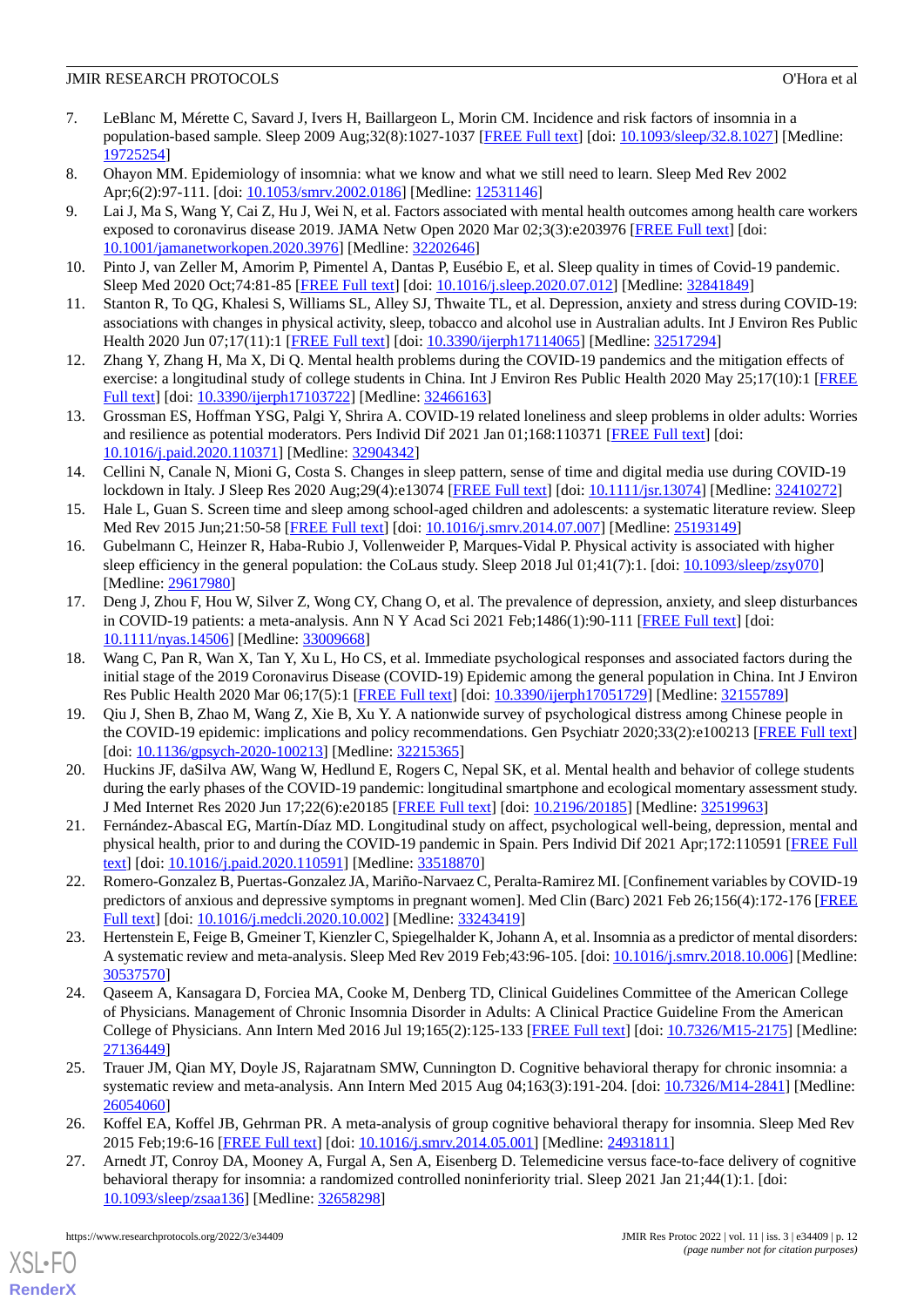- <span id="page-12-0"></span>28. Altena E, Baglioni C, Espie CA, Ellis J, Gavriloff D, Holzinger B, et al. Dealing with sleep problems during home confinement due to the COVID-19 outbreak: Practical recommendations from a task force of the European CBT-I Academy. J Sleep Res 2020 Aug;29(4):e13052 [\[FREE Full text\]](https://doi.org/10.1111/jsr.13052) [doi: [10.1111/jsr.13052](http://dx.doi.org/10.1111/jsr.13052)] [Medline: [32246787\]](http://www.ncbi.nlm.nih.gov/entrez/query.fcgi?cmd=Retrieve&db=PubMed&list_uids=32246787&dopt=Abstract)
- <span id="page-12-1"></span>29. Gebara MA, Siripong N, DiNapoli EA, Maree RD, Germain A, Reynolds CF, et al. Effect of insomnia treatments on depression: A systematic review and meta-analysis. Depress Anxiety 2018 Aug;35(8):717-731. [doi: [10.1002/da.22776\]](http://dx.doi.org/10.1002/da.22776) [Medline: [29782076](http://www.ncbi.nlm.nih.gov/entrez/query.fcgi?cmd=Retrieve&db=PubMed&list_uids=29782076&dopt=Abstract)]
- 30. Bélanger L, Harvey AG, Fortier-Brochu E, Beaulieu-Bonneau S, Eidelman P, Talbot L, et al. Impact of comorbid anxiety and depressive disorders on treatment response to cognitive behavior therapy for insomnia. J Consult Clin Psychol 2016 Aug;84(8):659-667 [\[FREE Full text](http://europepmc.org/abstract/MED/26963600)] [doi: [10.1037/ccp0000084\]](http://dx.doi.org/10.1037/ccp0000084) [Medline: [26963600\]](http://www.ncbi.nlm.nih.gov/entrez/query.fcgi?cmd=Retrieve&db=PubMed&list_uids=26963600&dopt=Abstract)
- 31. Luik AI, Kyle SD, Espie CA. Digital cognitive behavioral therapy (dCBT) for insomnia: a state-of-the-science review. Curr Sleep Med Rep 2017;3(2):48-56 [[FREE Full text](http://europepmc.org/abstract/MED/28553574)] [doi: [10.1007/s40675-017-0065-4\]](http://dx.doi.org/10.1007/s40675-017-0065-4) [Medline: [28553574](http://www.ncbi.nlm.nih.gov/entrez/query.fcgi?cmd=Retrieve&db=PubMed&list_uids=28553574&dopt=Abstract)]
- <span id="page-12-2"></span>32. Trockel M, Karlin BE, Taylor CB, Brown GK, Manber R. Effects of cognitive behavioral therapy for insomnia on suicidal ideation in veterans. Sleep 2015 Feb 01;38(2):259-265 [[FREE Full text](http://europepmc.org/abstract/MED/25515115)] [doi: [10.5665/sleep.4410\]](http://dx.doi.org/10.5665/sleep.4410) [Medline: [25515115](http://www.ncbi.nlm.nih.gov/entrez/query.fcgi?cmd=Retrieve&db=PubMed&list_uids=25515115&dopt=Abstract)]
- <span id="page-12-3"></span>33. Scott A, Webb T, Martyn-St James M, Rowse G, Weich S. Improving sleep quality leads to better mental health: A meta-analysis of randomised controlled trials. Sleep Med Rev 2021 Dec;60:101556 [[FREE Full text](https://linkinghub.elsevier.com/retrieve/pii/S1087-0792(21)00141-6)] [doi: [10.1016/j.smrv.2021.101556](http://dx.doi.org/10.1016/j.smrv.2021.101556)] [Medline: [34607184](http://www.ncbi.nlm.nih.gov/entrez/query.fcgi?cmd=Retrieve&db=PubMed&list_uids=34607184&dopt=Abstract)]
- <span id="page-12-5"></span><span id="page-12-4"></span>34. Manber R, Buysse DJ, Edinger J, Krystal A, Luther JF, Wisniewski SR, et al. Efficacy of cognitive-behavioral therapy for insomnia combined with antidepressant pharmacotherapy in patients with comorbid depression and insomnia: a randomized controlled trial. J Clin Psychiatry 2016 Oct;77(10):e1316-e1323. [doi: [10.4088/JCP.15m10244\]](http://dx.doi.org/10.4088/JCP.15m10244) [Medline: [27788313\]](http://www.ncbi.nlm.nih.gov/entrez/query.fcgi?cmd=Retrieve&db=PubMed&list_uids=27788313&dopt=Abstract)
- 35. Morin CM. Insomnia: Psychological assessment and management. New York, NY: Guilford Press; 1993.
- <span id="page-12-6"></span>36. Morin CM, Belleville G, Bélanger L, Ivers H. The Insomnia Severity Index: psychometric indicators to detect insomnia cases and evaluate treatment response. Sleep 2011 May 01;34(5):601-608 [\[FREE Full text\]](http://europepmc.org/abstract/MED/21532953) [doi: [10.1093/sleep/34.5.601](http://dx.doi.org/10.1093/sleep/34.5.601)] [Medline: [21532953](http://www.ncbi.nlm.nih.gov/entrez/query.fcgi?cmd=Retrieve&db=PubMed&list_uids=21532953&dopt=Abstract)]
- <span id="page-12-8"></span><span id="page-12-7"></span>37. Borbely AA. Concepts and models of sleep regulation: a preface. Journal of Sleep Research 1992;1(2):61. [doi: [10.1111/j.1365-2869.1992.tb00012.x\]](http://dx.doi.org/10.1111/j.1365-2869.1992.tb00012.x)
- <span id="page-12-9"></span>38. Spielman AJ, Saskin P, Thorpy MJ. Treatment of chronic insomnia by restriction of time in bed. Sleep 1987 Feb;10(1):45-56. [Medline: [3563247\]](http://www.ncbi.nlm.nih.gov/entrez/query.fcgi?cmd=Retrieve&db=PubMed&list_uids=3563247&dopt=Abstract)
- <span id="page-12-10"></span>39. Bootzin RR, Epstein D, Wood JM. Stimulus Control Instructions. In: Hauri PJ, editor. Case Studies in Insomnia. Critical Issues in Psychiatry (An Educational Series for Residents and Clinicians). Boston, MA: Springer; 1991:19-28.
- <span id="page-12-11"></span>40. Edinger J. Treatment Manual Cognitive-Behavioral Insomnia Therapy. URL: [https://www.med.unc.edu/neurology/wp-content/](https://www.med.unc.edu/neurology/wp-content/uploads/sites/716/2018/05/jdedingrCBTManual.pdf) [uploads/sites/716/2018/05/jdedingrCBTManual.pdf](https://www.med.unc.edu/neurology/wp-content/uploads/sites/716/2018/05/jdedingrCBTManual.pdf) [accessed 2022-02-13]
- <span id="page-12-12"></span>41. Edinger J, Kirby A, Lineberger M, Loiselle M, Wohlgemuth W, Means M. The Duke Structured Interview Schedule for DSM-IV-TR and International Classification of Sleep Disorders. ICSD-2 Sleep Disord Diagnoses 2009:1-78.
- <span id="page-12-13"></span>42. Bazil CW. Seizure modulation by sleep and sleep state. Brain Res 2019 Jan 15;1703:13-17. [doi: [10.1016/j.brainres.2018.05.003\]](http://dx.doi.org/10.1016/j.brainres.2018.05.003) [Medline: [29782849\]](http://www.ncbi.nlm.nih.gov/entrez/query.fcgi?cmd=Retrieve&db=PubMed&list_uids=29782849&dopt=Abstract)
- <span id="page-12-14"></span>43. Kaplan KA, Harvey AG. Behavioral treatment of insomnia in bipolar disorder. Am J Psychiatry 2013 Jul;170(7):716-720 [[FREE Full text](http://europepmc.org/abstract/MED/23820830)] [doi: [10.1176/appi.ajp.2013.12050708\]](http://dx.doi.org/10.1176/appi.ajp.2013.12050708) [Medline: [23820830\]](http://www.ncbi.nlm.nih.gov/entrez/query.fcgi?cmd=Retrieve&db=PubMed&list_uids=23820830&dopt=Abstract)
- <span id="page-12-15"></span>44. Reeve S, Sheaves B, Freeman D. The role of sleep dysfunction in the occurrence of delusions and hallucinations: A systematic review. Clin Psychol Rev 2015 Dec;42:96-115 [\[FREE Full text\]](https://linkinghub.elsevier.com/retrieve/pii/S0272-7358(15)00119-1) [doi: [10.1016/j.cpr.2015.09.001](http://dx.doi.org/10.1016/j.cpr.2015.09.001)] [Medline: [26407540\]](http://www.ncbi.nlm.nih.gov/entrez/query.fcgi?cmd=Retrieve&db=PubMed&list_uids=26407540&dopt=Abstract)
- <span id="page-12-16"></span>45. Sheehan DV, Lecrubier Y, Sheehan KH, Amorim P, Janavs J, Weiller E, et al. The Mini-International Neuropsychiatric Interview (M.I.N.I.): the development and validation of a structured diagnostic psychiatric interview for DSM-IV and ICD-10. J Clin Psychiatry 1998;59 Suppl 20:22-33;quiz 34. [Medline: [9881538\]](http://www.ncbi.nlm.nih.gov/entrez/query.fcgi?cmd=Retrieve&db=PubMed&list_uids=9881538&dopt=Abstract)
- <span id="page-12-18"></span><span id="page-12-17"></span>46. Draucker CB, Martsolf DS, Poole C. Developing distress protocols for research on sensitive topics. Arch Psychiatr Nurs 2009 Oct;23(5):343-350. [doi: [10.1016/j.apnu.2008.10.008\]](http://dx.doi.org/10.1016/j.apnu.2008.10.008) [Medline: [19766925\]](http://www.ncbi.nlm.nih.gov/entrez/query.fcgi?cmd=Retrieve&db=PubMed&list_uids=19766925&dopt=Abstract)
- <span id="page-12-19"></span>47. Sheehan DV, Giddens JM, Sheehan IS. Status update on the Sheehan-Suicidality Tracking Scale (S-STS) 2014. Innov Clin Neurosci 2014 Sep;11(9-10):93-140 [\[FREE Full text\]](http://europepmc.org/abstract/MED/25520892) [Medline: [25520892\]](http://www.ncbi.nlm.nih.gov/entrez/query.fcgi?cmd=Retrieve&db=PubMed&list_uids=25520892&dopt=Abstract)
- <span id="page-12-20"></span>48. Kroenke K, Spitzer RL, Williams JB. The PHQ-9: validity of a brief depression severity measure. J Gen Intern Med 2001 Sep;16(9):606-613 [[FREE Full text](https://onlinelibrary.wiley.com/resolve/openurl?genre=article&sid=nlm:pubmed&issn=0884-8734&date=2001&volume=16&issue=9&spage=606)] [doi: [10.1046/j.1525-1497.2001.016009606.x\]](http://dx.doi.org/10.1046/j.1525-1497.2001.016009606.x) [Medline: [11556941\]](http://www.ncbi.nlm.nih.gov/entrez/query.fcgi?cmd=Retrieve&db=PubMed&list_uids=11556941&dopt=Abstract)
- <span id="page-12-21"></span>49. Russell DW. UCLA Loneliness Scale (Version 3): reliability, validity, and factor structure. J Pers Assess 1996 Feb;66(1):20-40. [doi: [10.1207/s15327752jpa6601\\_2\]](http://dx.doi.org/10.1207/s15327752jpa6601_2) [Medline: [8576833\]](http://www.ncbi.nlm.nih.gov/entrez/query.fcgi?cmd=Retrieve&db=PubMed&list_uids=8576833&dopt=Abstract)
- <span id="page-12-22"></span>50. Kalmbach DA, Pillai V, Arnedt JT, Drake CL. Identifying at-risk individuals for insomnia using the Ford Insomnia Response to Stress Test. Sleep 2016 Feb 01;39(2):449-456 [[FREE Full text](http://europepmc.org/abstract/MED/26446111)] [doi: [10.5665/sleep.5462\]](http://dx.doi.org/10.5665/sleep.5462) [Medline: [26446111\]](http://www.ncbi.nlm.nih.gov/entrez/query.fcgi?cmd=Retrieve&db=PubMed&list_uids=26446111&dopt=Abstract)
- 51. Jarrin DC, Chen IY, Ivers H, Drake CL, Morin CM. Temporal stability of the Ford Insomnia Response to Stress Test (FIRST). J Clin Sleep Med 2016 Oct 15;12(10):1373-1378 [\[FREE Full text](https://doi.org/10.5664/jcsm.6192)] [doi: [10.5664/jcsm.6192](http://dx.doi.org/10.5664/jcsm.6192)] [Medline: [27568895\]](http://www.ncbi.nlm.nih.gov/entrez/query.fcgi?cmd=Retrieve&db=PubMed&list_uids=27568895&dopt=Abstract)
- 52. Cohen S, Kamarck T, Mermelstein R. A global measure of perceived stress. Journal of Health and Social Behavior 1983 Dec; 24(4): 385. [doi: [10.2307/2136404\]](http://dx.doi.org/10.2307/2136404)
- 53. Nikolaidis A, Paksarian D, Alexander L, Derosa J, Dunn J, Nielson DM, et al. The Coronavirus Health and Impact Survey (CRISIS) reveals reproducible correlates of pandemic-related mood states across the Atlantic. Sci Rep 2021 Apr 14;11(1):8139 [[FREE Full text](https://doi.org/10.1038/s41598-021-87270-3)] [doi: [10.1038/s41598-021-87270-3\]](http://dx.doi.org/10.1038/s41598-021-87270-3) [Medline: [33854103](http://www.ncbi.nlm.nih.gov/entrez/query.fcgi?cmd=Retrieve&db=PubMed&list_uids=33854103&dopt=Abstract)]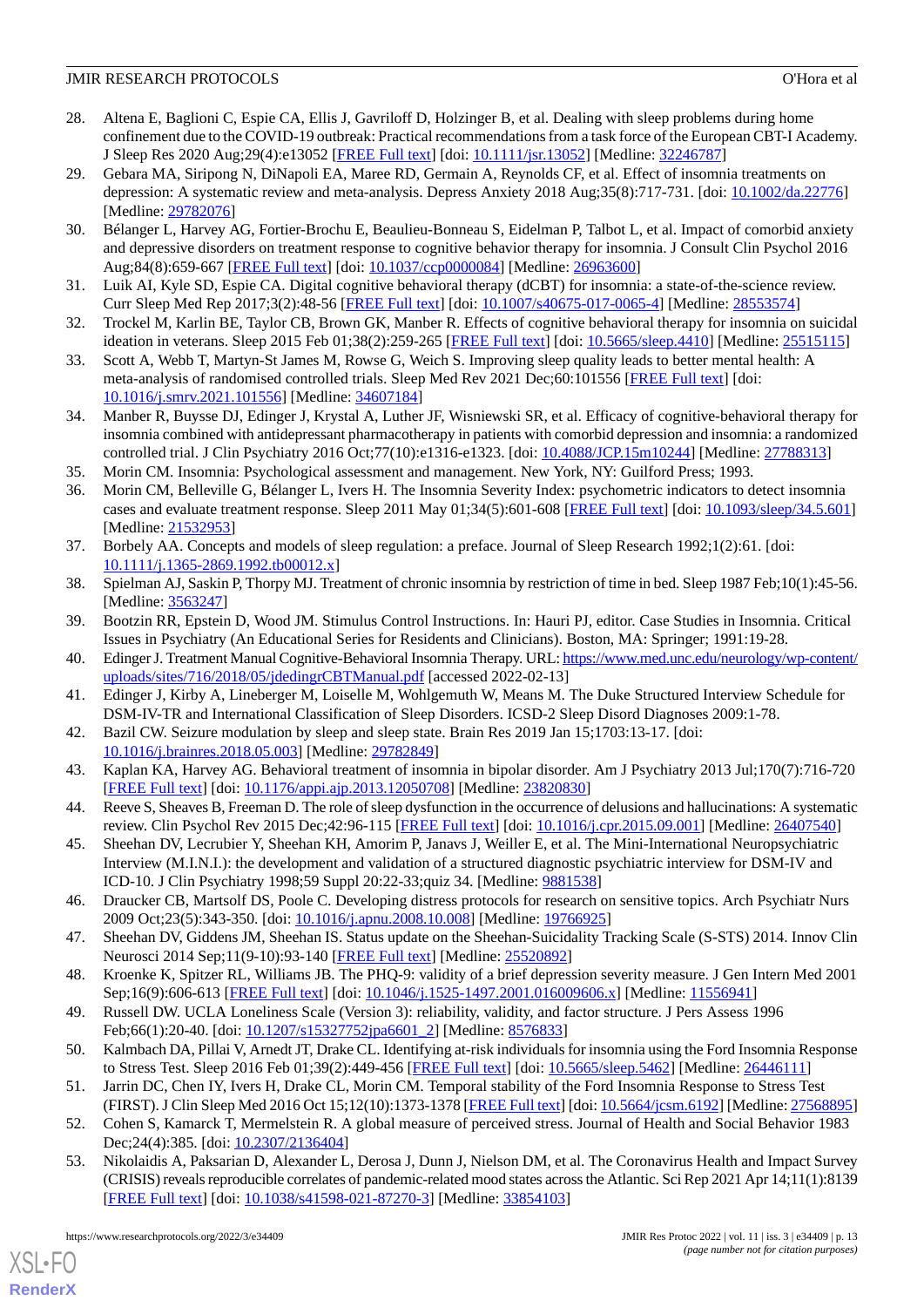- <span id="page-13-0"></span>54. Cohen S, Doyle WJ, Skoner DP, Rabin BS, Gwaltney JM. Social ties and susceptibility to the common cold. JAMA 1997 Jun 25;277(24):1940-1944. [Medline: [9200634](http://www.ncbi.nlm.nih.gov/entrez/query.fcgi?cmd=Retrieve&db=PubMed&list_uids=9200634&dopt=Abstract)]
- <span id="page-13-1"></span>55. Craig CL, Marshall AL, Sjöström M, Bauman AE, Booth ML, Ainsworth BE, et al. International physical activity questionnaire: 12-country reliability and validity. Med Sci Sports Exerc 2003 Aug;35(8):1381-1395. [doi: [10.1249/01.MSS.0000078924.61453.FB](http://dx.doi.org/10.1249/01.MSS.0000078924.61453.FB)] [Medline: [12900694\]](http://www.ncbi.nlm.nih.gov/entrez/query.fcgi?cmd=Retrieve&db=PubMed&list_uids=12900694&dopt=Abstract)
- <span id="page-13-3"></span><span id="page-13-2"></span>56. Spitzer RL, Kroenke K, Williams JBW, Löwe B. A brief measure for assessing generalized anxiety disorder: the GAD-7. Arch Intern Med 2006 May 22;166(10):1092-1097. [doi: [10.1001/archinte.166.10.1092](http://dx.doi.org/10.1001/archinte.166.10.1092)] [Medline: [16717171](http://www.ncbi.nlm.nih.gov/entrez/query.fcgi?cmd=Retrieve&db=PubMed&list_uids=16717171&dopt=Abstract)]
- <span id="page-13-4"></span>57. Hays RD, Sherbourne CD, Mazel RM. The RAND 36-Item Health Survey 1.0. Health Econ 1993 Oct;2(3):217-227. [doi: [10.1002/hec.4730020305](http://dx.doi.org/10.1002/hec.4730020305)] [Medline: [8275167\]](http://www.ncbi.nlm.nih.gov/entrez/query.fcgi?cmd=Retrieve&db=PubMed&list_uids=8275167&dopt=Abstract)
- <span id="page-13-5"></span>58. Beck AT, Epstein N, Brown G, Steer RA. An inventory for measuring clinical anxiety: Psychometric properties. Journal of Consulting and Clinical Psychology 1988;56(6):893-897. [doi: [10.1037/0022-006X.56.6.893](http://dx.doi.org/10.1037/0022-006X.56.6.893)]
- <span id="page-13-6"></span>59. Beck AT, Steer RA, Ball R, Ranieri W. Comparison of Beck Depression Inventories -IA and -II in psychiatric outpatients. J Pers Assess 1996 Dec;67(3):588-597. [doi: [10.1207/s15327752jpa6703\\_13](http://dx.doi.org/10.1207/s15327752jpa6703_13)] [Medline: [8991972](http://www.ncbi.nlm.nih.gov/entrez/query.fcgi?cmd=Retrieve&db=PubMed&list_uids=8991972&dopt=Abstract)]
- <span id="page-13-7"></span>60. Beck AT, Steer RA, Brown GK. Manual for the Beck Depression Inventory-II. San Antonio, TX: Psychological Corporation; 1996.
- <span id="page-13-8"></span>61. Kraemer HC, Wilson GT, Fairburn CG, Agras WS. Mediators and moderators of treatment effects in randomized clinical trials. Arch Gen Psychiatry 2002 Oct;59(10):877-883. [doi: [10.1001/archpsyc.59.10.877](http://dx.doi.org/10.1001/archpsyc.59.10.877)] [Medline: [12365874\]](http://www.ncbi.nlm.nih.gov/entrez/query.fcgi?cmd=Retrieve&db=PubMed&list_uids=12365874&dopt=Abstract)
- <span id="page-13-9"></span>62. Kraemer HC, Kiernan M, Essex M, Kupfer DJ. Health Psychol 2008 Mar;27(2S):S101-S108 [\[FREE Full text\]](http://europepmc.org/abstract/MED/18377151) [doi: [10.1037/0278-6133.27.2\(Suppl.\).S101\]](http://dx.doi.org/10.1037/0278-6133.27.2(Suppl.).S101) [Medline: [18377151](http://www.ncbi.nlm.nih.gov/entrez/query.fcgi?cmd=Retrieve&db=PubMed&list_uids=18377151&dopt=Abstract)]
- <span id="page-13-10"></span>63. Moore KL, Neugebauer R, Valappil T, Laan MJ. Robust extraction of covariate information to improve estimation efficiency in randomized trials. Stat Med 2011 Aug 30;30(19):2389-2408 [[FREE Full text](http://europepmc.org/abstract/MED/21751231)] [doi: [10.1002/sim.4301\]](http://dx.doi.org/10.1002/sim.4301) [Medline: [21751231](http://www.ncbi.nlm.nih.gov/entrez/query.fcgi?cmd=Retrieve&db=PubMed&list_uids=21751231&dopt=Abstract)]
- <span id="page-13-11"></span>64. Benkeser D, Díaz I, Luedtke A, Segal J, Scharfstein D, Rosenblum M. Improving precision and power in randomized trials for COVID-19 treatments using covariate adjustment, for binary, ordinal, and time-to-event outcomes. Biometrics 2021 Dec;77(4):1467-1481 [\[FREE Full text](http://europepmc.org/abstract/MED/32978962)] [doi: [10.1111/biom.13377\]](http://dx.doi.org/10.1111/biom.13377) [Medline: [32978962\]](http://www.ncbi.nlm.nih.gov/entrez/query.fcgi?cmd=Retrieve&db=PubMed&list_uids=32978962&dopt=Abstract)
- 65. Irwin MR, Carrillo C, Sadeghi N, Bjurstrom MF, Breen EC, Olmstead R. Prevention of incident and recurrent major depression in older adults with insomnia: a randomized clinical trial. JAMA Psychiatry 2022 Jan 01;79(1):33-41 [[FREE](http://europepmc.org/abstract/MED/34817561) [Full text\]](http://europepmc.org/abstract/MED/34817561) [doi: [10.1001/jamapsychiatry.2021.3422\]](http://dx.doi.org/10.1001/jamapsychiatry.2021.3422) [Medline: [34817561\]](http://www.ncbi.nlm.nih.gov/entrez/query.fcgi?cmd=Retrieve&db=PubMed&list_uids=34817561&dopt=Abstract)

## **Abbreviations**

**BAI:** Beck Anxiety Inventory **BDI-II:** Beck Depression Inventory-II **CBT-I:** cognitive behavioral therapy for insomnia **CRISIS:** Coronavirus Health Impact Survey **DSM-5:** Diagnostic and Statistical Manual of Mental Disorders 5th Edition **Duke:** Duke Structured Interview for Sleep Disorders **FIRST:** Ford Insomnia Response to Stress Test **GAD-7:** Generalized Anxiety Disorder-7 **ICSD-2:** International Classification of Sleep Disorders, 2nd Edition **IPAQ:** International Physical Activity Questionnaire **IRB:** institutional review board **ISI:** Insomnia Severity Index **MAR:** missing at random **MCAR:** missing completely at random **MINI:** Mini-International Neuropsychiatric Interview PHQ-9: Patient Health Questionnaire-9 **PSS: Perceived Stress Scale SE:** sleep efficiency **SF-36:** 36-Item Short Form Health Survey **SNI:** Social Network Index **SOL:** sleep onset latency **S-STS:** Sheehan Suicidality Tracking Scale **TST:** total sleep time **UCLA:** University of California, Los Angeles **WASO:** wake after sleep onset